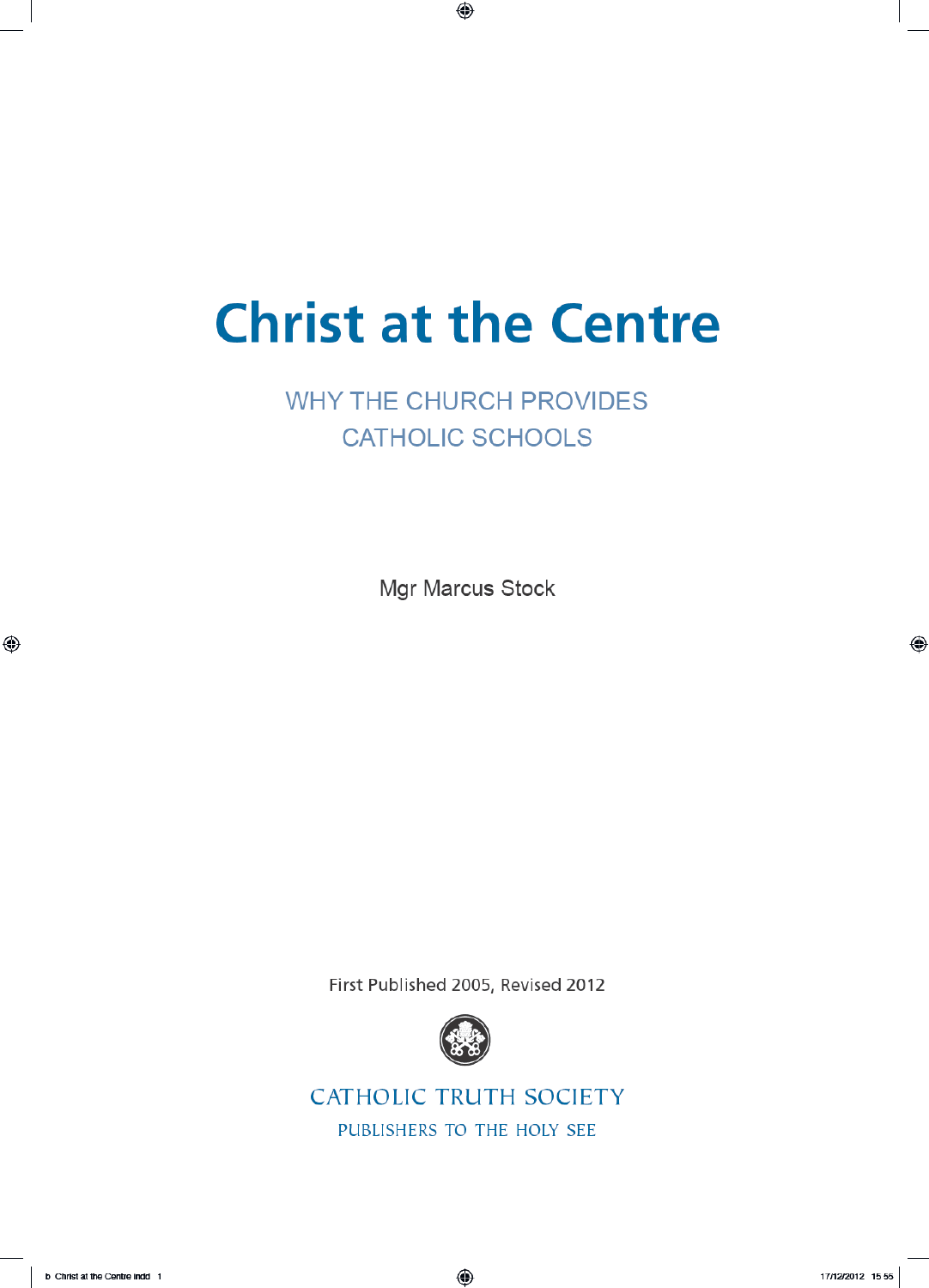All rights reserved. Revised Edition first published 2013 by The Incorporated Catholic Truth Society, 40-46 Harleyford Road London SE11 5AY Tel: 020 7640 0042 Fax: 020 7640 0046. This edition © 2013 The Incorporated Catholic Truth Society.

ISBN 978 1 86082 843 0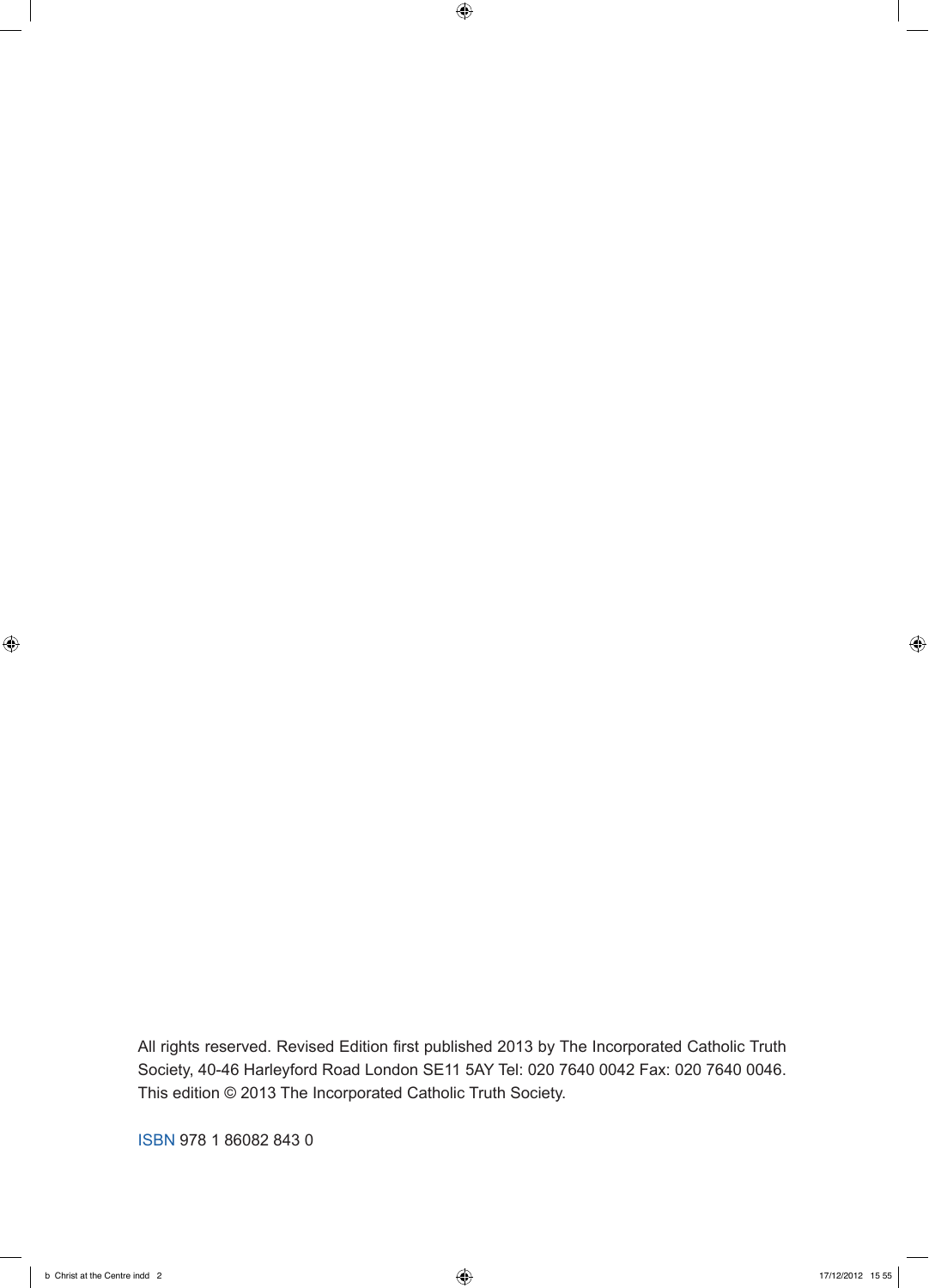# **Contents**

| Q <sub>1</sub>                                                                                                                                                                                                                                                             |                                                                                     |
|----------------------------------------------------------------------------------------------------------------------------------------------------------------------------------------------------------------------------------------------------------------------------|-------------------------------------------------------------------------------------|
| Q <sub>2</sub>                                                                                                                                                                                                                                                             |                                                                                     |
| Q <sub>3</sub>                                                                                                                                                                                                                                                             | How do these fundamental characteristics make our Catholic Schools distinctive?. 13 |
| Q <sub>4</sub>                                                                                                                                                                                                                                                             |                                                                                     |
| Q <sub>5</sub>                                                                                                                                                                                                                                                             |                                                                                     |
| Q <sub>6</sub>                                                                                                                                                                                                                                                             |                                                                                     |
| Q7                                                                                                                                                                                                                                                                         | What should be the outward signs of a Catholic school's ethos? 19                   |
| Q <sub>8</sub>                                                                                                                                                                                                                                                             | What will enable a personal experience of a Catholic School's Ethos? 22             |
|                                                                                                                                                                                                                                                                            |                                                                                     |
|                                                                                                                                                                                                                                                                            |                                                                                     |
| Why does the Church insist that being a 'practising Catholic' is a requirement for holding                                                                                                                                                                                 |                                                                                     |
| Is there a clear understanding of what the term 'practising Catholic' refers to when applied                                                                                                                                                                               |                                                                                     |
| What then is the objective definition of a 'practising Catholic' for appointments to<br>membership of the governing authority of a Catholic school or to key posts within the school? 29                                                                                   |                                                                                     |
|                                                                                                                                                                                                                                                                            | Does this mean that a 'practising Catholic' has to be 'perfect'?30                  |
| What are examples of substantive life choices which are incompatible with the teaching                                                                                                                                                                                     |                                                                                     |
| What if a Catholic who has made a substantive life choice which is incompatible with<br>the values of the Gospel and the teaching of the Catholic Church, applies to be a member<br>of the governing authority of a Catholic school or to a key post in a school?32        |                                                                                     |
| What if a Catholic, appointed as a member of the governing authority of a Catholic school<br>or to a key post in a school, subsequently makes a substantive life choice which is<br>incompatible with the values of the Gospel and the teaching of the Catholic Church? 33 |                                                                                     |
|                                                                                                                                                                                                                                                                            |                                                                                     |
| <b>APPENDIX A</b><br>Requirements of the Catholic Church for appointments to membership of the governing                                                                                                                                                                   |                                                                                     |
| <b>APPENDIX B</b><br>Statutory provision for schools with a religious character to maintain their relevant                                                                                                                                                                 |                                                                                     |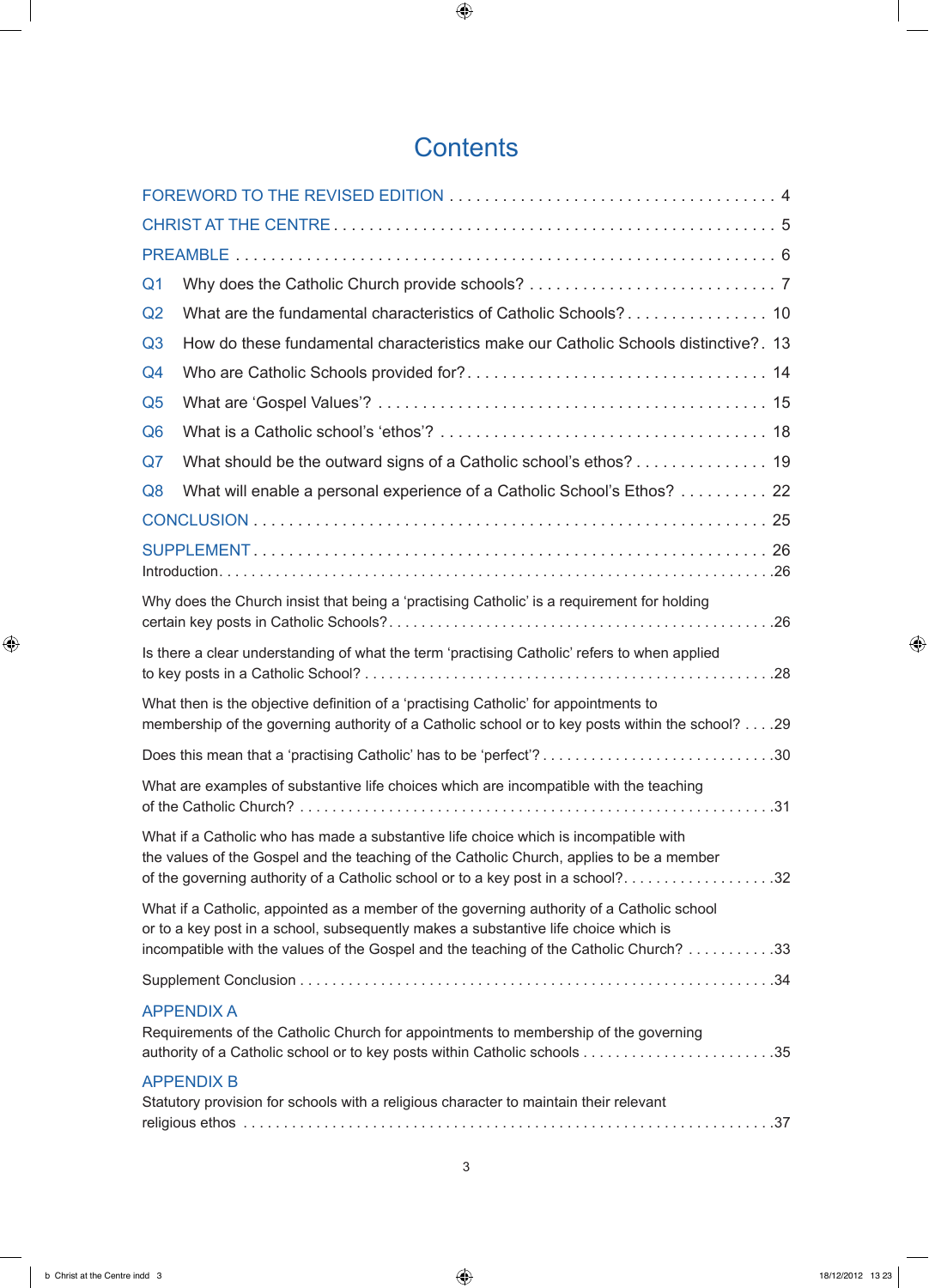# FOREWORD TO THE REVISED EDITION

At the Baptism of their children, parents promise to bring them up in the practice of the faith by loving God and their neighbour. The Church assists them in fulfilling this solemn commitment in two ways, by providing catechesis in our parishes and by establishing Catholic schools.

If the education of our young people is an important building block of the society in which we live and an indication of the vision for that society to which we aspire, then even more so are our Catholic schools central to the Church's mission. The Church's involvement in education goes back many centuries. In England & Wales, we have different types of Catholic schools, both maintained and independent. Within the maintained sector, we now have academies and voluntary aided schools. In the midst of this legitimate diversity, all Catholic schools share something in common: they are rooted in Christ, who is to be the centre of their life.

Unless a school has Christ at the very heart of all that it is and does, it cannot be a Catholic school. The ethos of our schools is not something extrinsic to the various aspects of a school's life. Rather, the Catholic ethos - and its concrete expression in liturgical prayer, assemblies and the teaching of religious education in accordance with the *Religious Education Curriculum Directory* among other things - is fundamental to our schools, giving them true and lasting value. It should be incarnate in all aspects of school life, so that they may be effective instruments of the New Evangelisation.

I am grateful to Mgr Stock for publishing this important book, which will help priests, governors, teachers and parents to understand their role in supporting our Catholic schools and their mission, which is needed more now than ever.

+ Malcoln Mc Mahan op

✠ Right Reverend Malcolm McMahon OP Bishop of Nottingham Chairman of the Catholic Education Service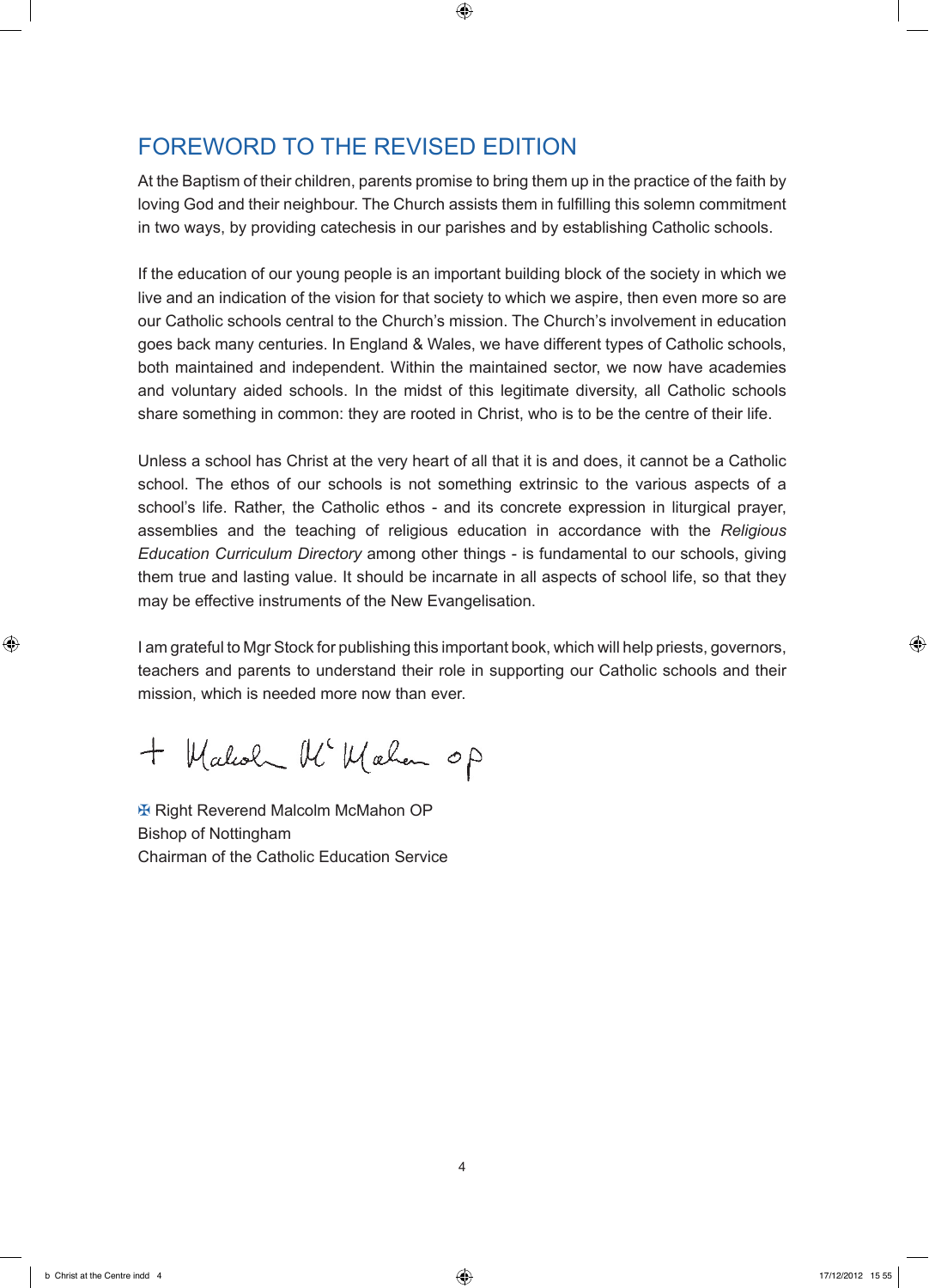# CHRIST AT THE CENTRE

I welcome warmly this document *Christ at the Centre* which puts forward, in a succinct yet rigorous manner, a summary of the Church's reasons for providing Catholic schools. It shows the depth of the commitment of the Catholic Church to education, not understood in some narrow sense but in the broadest and best possible way.

This document makes clear that Catholic education is inspired by a vision of life seen whole. Catholic faith tutors us in reaching out to the fullness of human experience and to its expression in a community of life in society.

At the heart of this understanding of life lies God, its creator. Indeed without acknowledgement of God as the source and destiny of all human life, efforts at education will always fail to reach beyond the pragmatic.

It is the great gift of Christian faith to know that God speaks to us, in a definitive way, in the person of Jesus Christ. That is why the title of this document is "Christ at the Centre", for Christ is the one who not only shows us the truth about God but also the truth about ourselves. Christ, then, is indeed at the centre of our educational endeavour.

I thank Mgr Stock for producing a document which is clear, systematic and authoritative. It has my full support and I know it will help many not only to understand the mission of Catholic schools but also to deepen their commitment to them.

+ fincent Nichols

✠ Vincent Nichols Archbishop of Westminster President, Catholic Bishops' Conference of England and Wales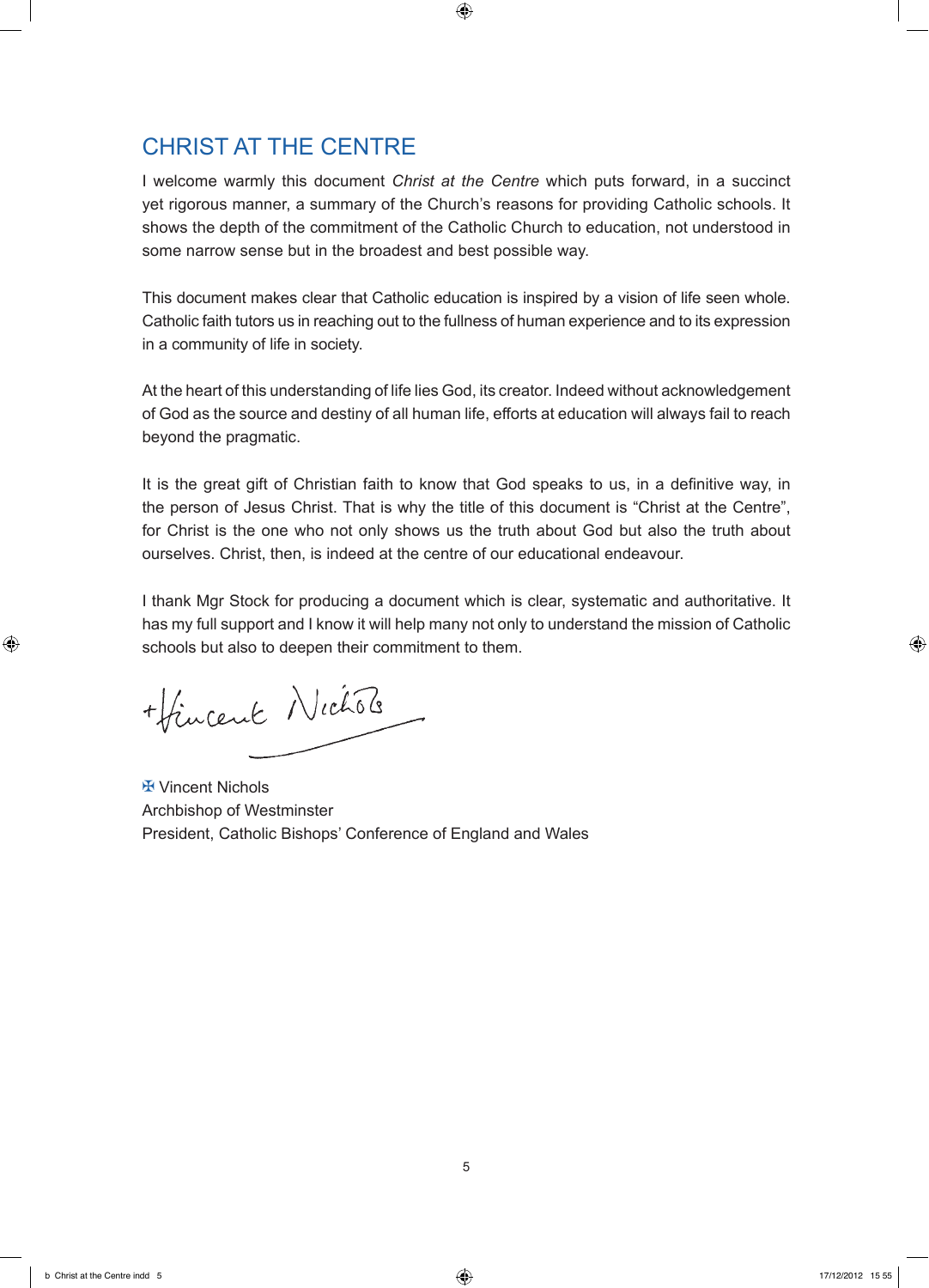# PREAMBLE

*"Often what is perhaps fundamentally lacking…is a clear realisation of the identity of a Catholic school and the courage to follow all the consequences of its uniqueness. One must recognise that, more than ever before, a Catholic school's job is infinitely more difficult, more complex, since this is a time when Christianity demands to be clothed in fresh garments, when all manner of changes have been introduced in the Church and in secular life, and, particularly, when a pluralist mentality dominates and the Christian Gospel is increasingly pushed to the side-lines."* <sup>1</sup>

This passage written in 1977 and found in the Congregation for Catholic Education's document The Catholic School is as relevant today as it was then, perhaps more so.<sup>2</sup> The phenomenal pace of developments in technology and communications, increasing secularisation and the challenges posed by a pluralistic and multi-cultural society face all schools alike. For Catholic education in particular, these developments and challenges call for: *"courageous renewal on the part of the Catholic school…And so, now as in the past, the Catholic school must be able to speak for itself effectively and convincingly."* <sup>3</sup>

Catholic schools, and in England, Catholic academies<sup>4</sup>, are now a major component of the education system in England and Wales. As society has changed so too Catholic schools have changed to meet the contemporary needs of children and young people. Consequently, most Catholic schools have grown in quality and public esteem.

But why does the Church provide Catholic schools at all? And, why have resources been used to establish and develop these schools? What makes a Catholic school different from any other school?

Often, in answering such questions, concepts such as the 'distinctiveness', 'ethos' and 'Gospel values' of Catholic schools are used. However, despite their common currency within the world of Catholic education they are seldom defined. Without attempting in any way to give an exhaustive or authoritative definition, this document tries to draw together the key statements from the Church's teaching on the provision of Catholic education, and specifically on Catholic schools, to help make these concepts more explicit.

Headteachers and Principals, members of a school's or academy's governing authority, staff and clergy may find this document helpful in forming a common understanding of these concepts and a useful resource when discussing and reviewing the Catholic identity and ethos of their own schools. The document may also be of service to the wider community by providing a summary of why the Catholic Church provides schools.

 $3$  Ibid, §3.

<sup>1</sup> *The Catholic School*, Congregation for Catholic Education, 1977, §66.

<sup>&</sup>lt;sup>2</sup> The Catholic School on the Threshold of the Third Millennium, Congregation for Catholic Education, 1997, §1.

<sup>&</sup>lt;sup>4</sup> Throughout this document, the term 'Catholic schools' also applies to Catholic academies in England.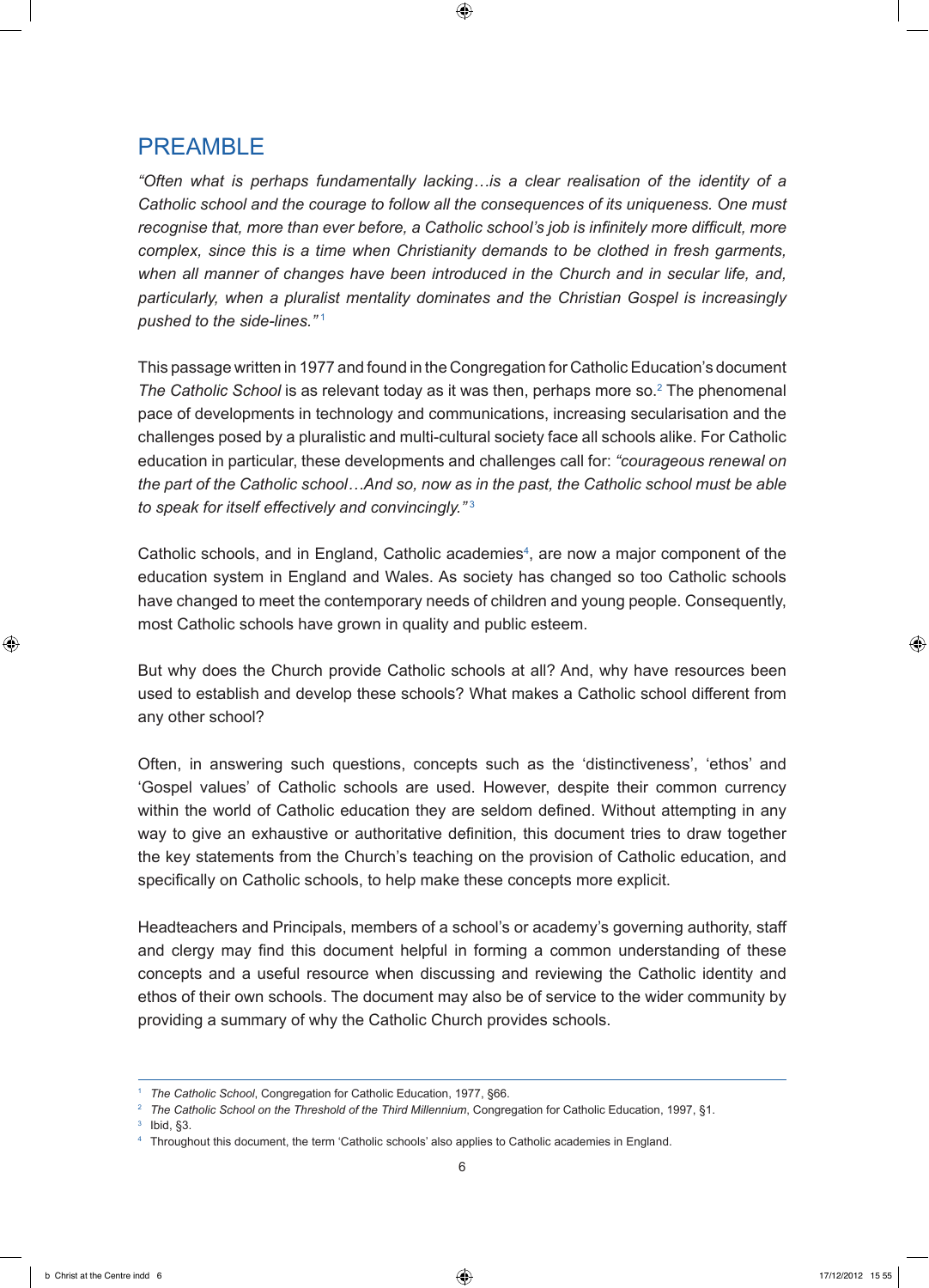# Q1 Why does the Catholic Church provide schools?

#### A1 The Catholic Church provides schools to:

#### A1.1 Assist in its mission of making Christ known to all people.

Jesus Christ is *"the way, the truth and the life"*. 5 Those who profess this faith believe that in Christ the truth about Almighty God and the truth about the human person is revealed.<sup>6</sup> The unfolding of this truth constitutes the Church's teaching. The acceptance of this truth brings true freedom and the fullness of life. Proclaiming this truth, this Gospel (Good News), by making Christ known to all peoples, constitutes the mission of the Church.

The first key reason why Catholic schools are established, then, is to be part of the Church's mission in education, to place Christ and the teaching of the Catholic Church at the centre of people's lives. *"Education is integral to the mission of the Church to proclaim the Good News. First and foremost every Catholic educational institution is a place to encounter the living*  God who in Jesus Christ reveals his transforming love and truth."<sup>7</sup> This evangelising mission is exercised through the diverse interaction of Catholic schools with their local parishes, families, societies and cultures they serve.<sup>8</sup>

To put Christ and the teachings of the Catholic Church at the centre of the educational enterprise is the key purpose of Catholic schools. In a Catholic school, the Church seeks to build the foundation our spiritual development, our learning and teaching, the formation of culture and our society in Christ.

The fullness of life is to be found when Christ is at the centre of our lives. The Church has therefore *"...in a special way the duty and the right of educating, for it has a divine mission*  of helping all to arrive at the fullness of Christian life". <sup>9</sup> By placing Christ at the centre of all that they are and all that they do, Catholic schools have the potential to promote the *"fullness of Christian life"* through an *"…educational philosophy in which faith, culture and life are brought into harmony."* <sup>10</sup>

This means that the Church provides Catholic schools to be more than just places where pupils are equipped with learning and skills for the workplace and responsible citizenship. Rather, they are to be the communities where the spiritual, cultural and personal worlds within which we live are harmonised to form the roots from which grow our values, motivation, aspirations and the moral imperatives that inform our choices and actions as persons.11 It is with good reason therefore that Pope Benedict XVI described Catholic schools as *"an essential resource for the new evangelization."* <sup>12</sup>

<sup>11</sup> *Gravissimum Educationis*, Declaration of Vatican II on Catholic Education, 28 October 1965, §19.

<sup>5</sup> John 14:6.

<sup>6</sup> *Gaudium et Spes*, Pastoral Constitution of Vatican II on the Church in the Modern World, 7 December 1965, §22.

<sup>7</sup> Pope Benedict XVI, *Address to Catholic Educators*, Catholic University of America in Washington, D.C., April 17, 2008.

<sup>8</sup> *The Catholic School on the Threshold of the Third Millennium*, Congregation for Catholic Education, 1997, §16-17.

<sup>9</sup> *Code of Canon Law*, Can.794 §1.

<sup>&</sup>lt;sup>10</sup> The Religious Dimension of Education in a Catholic School, Congregation for Catholic Education, 1988, §34.

<sup>12</sup> Pope Benedict XVI, *Address to Catholic Educators*, Catholic University of America in Washington, D.C., April 17, 2008.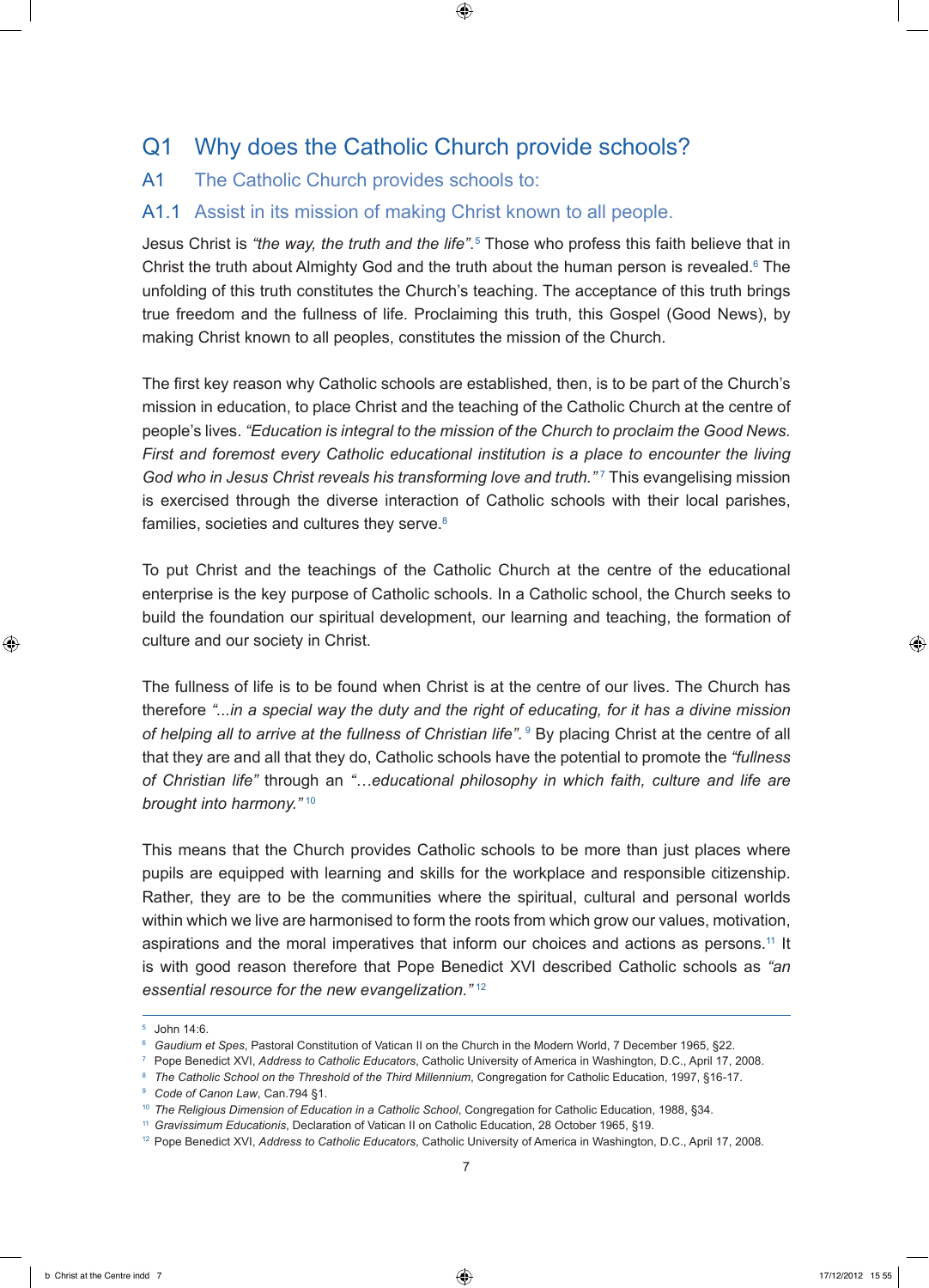#### A1.2 Assist parents, who are the primary educators of their children, in the education and religious formation of their children.

Schools are to be found within nearly every society throughout the world, although they may have very different structures and modes of operation. The establishment of Catholic schools within these different societies and cultures is considered by the Church to be *"…a privileged means of promoting the formation of the whole person, since the school is the centre in which a specific concept of the world, of the human person, and of history is developed and conveyed."* <sup>13</sup>

In this context the Church teaches that: *"Among the means of advancing education, Christ's*  faithful are to consider schools as of great importance, since they are the Principal means of *helping parents to fulfil their role in education."* <sup>14</sup>

Thus, the second key reason why the Church provides Catholic schools is to assist parents in the education and religious formation of their children: *"Since parents have given children their life, they are bound by the most serious obligation to educate their offspring and therefore must be recognized as the primary and principal educators. This role in education is so important that only with difficulty can it be supplied where it is lacking."* <sup>15</sup>

#### A1.3 Be at the service of the local Church - the diocese, the parish and the Christian home.

The partnership between the home, the parish and the Catholic school integrates these components of Catholic education: *"The parish community is a place for religious and spiritual education. School is a place for cultural education. The two dimensions must be integrated, because the same values inspire them: they are the values of Christian families who, in a society dominated by relativism and threatened by existential emptiness, intend to offer their children an education based on the unchangeable values of the Gospel."* <sup>16</sup>

A Catholic school can never be though, a substitute for the parish community. Consequently, the fundamental partnership that should be developed and fostered is one between the school, its parish or parishes and the bishop/diocese. This partnership provides the source of a school's authentic ecclesial foundation - its mission and communion within the Catholic Church - and forms the secure basis for the school's mission and communion with the parish and the home. Being at the service of the local Church and fostering communion within the local Church is then the third key reason why Catholic schools are provided.

<sup>13</sup> *The Catholic School*, Congregation for Catholic Education, 1977, §8.

<sup>14</sup> *Code of Canon Law*, Can.796 §1.

<sup>15</sup> *Gravissimum Educationis*, Declaration of Vatican II on Catholic Education, 28 October 1965, §3.

<sup>16</sup> Pope John Paul II, Address to Teachers and Students of the Catholic Villa Flaminia Institute, Rome, 23 February 1997.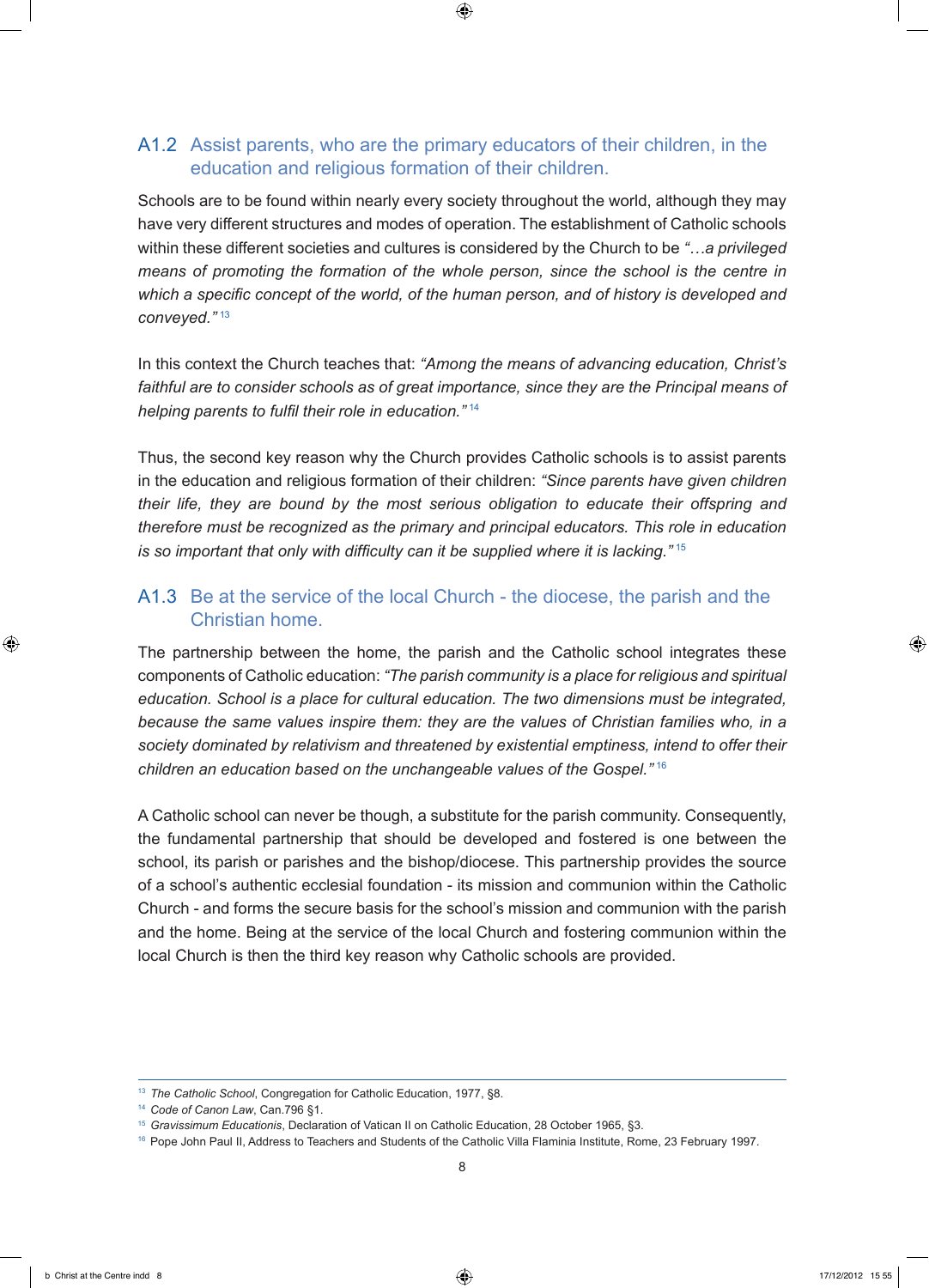#### A1.4 Be "a service to society"<sup>17</sup>

The fourth key reason why the Catholic Church provides schools is to contribute to the creation of a society that is highly educated, skilled and cultured. For this reason the Church emphasises the contribution that Catholic schools make to the common good<sup>18</sup> of society and its culture.

Although generally Catholic schools are provided first and foremost for the Catholic community and to facilitate the right of Catholic parents to choose a Catholic education for their children, they are also very much a public good whose benefits enhance the whole of society. In this sense, Catholic schools, *"…like State schools, fulfil a public role, for their presence guarantees cultural and educational pluralism and, above all, the freedom and right of families to see that their children receive the sort of education they wish for them."* <sup>19</sup> The provision of Catholic schools therefore, plays a significant role in contributing to social cohesion by respecting the rights of parents and by maintaining educational diversity.

Ethnic and racial diversity is, and always has been, a feature of the Catholic Church's transnational presence, identity and membership. In Catholic schools, this ethnic and racial diversity finds unity in a common religious faith and produces the shared core human values which contribute to authentic social cohesion. In a multi-faith society, shared core values which promote respect for the rights and dignity of every human person are essential for social cohesion.

A religious education which enables pupils to be confident and secure in their own religious faith, as well as being knowledgeable and respectful of other religions, plays a key role in building a cohesive society. Thus, *"In Catholic schools, teaching of religion must help students to arrive at a personal position in religious matters that is consistent and respectful of the positions of others, so contributing to their growth and to a more complete understanding of reality"* . 20

<sup>17</sup> *The Catholic School*, Congregation for Catholic Education, 1977, §33-37 & *The Catholic School on the Threshold of the Third Millennium*, Congregation for Catholic Education, 1997, §4.

<sup>18</sup> The common good consists of three essential elements: i) respect for the dignity of the human person; ii) social well-being and development and iii) peace and justice (cf. *Catechism of the Catholic Church*, §1905-1912).

<sup>19</sup> *The Catholic School on the Threshold of the Third Millennium*, Congregation for Catholic Education, 1997, §16.

<sup>20</sup> *Consecrated Persons and their Mission in Schools*, Congregation for Catholic Education, 2002, §54.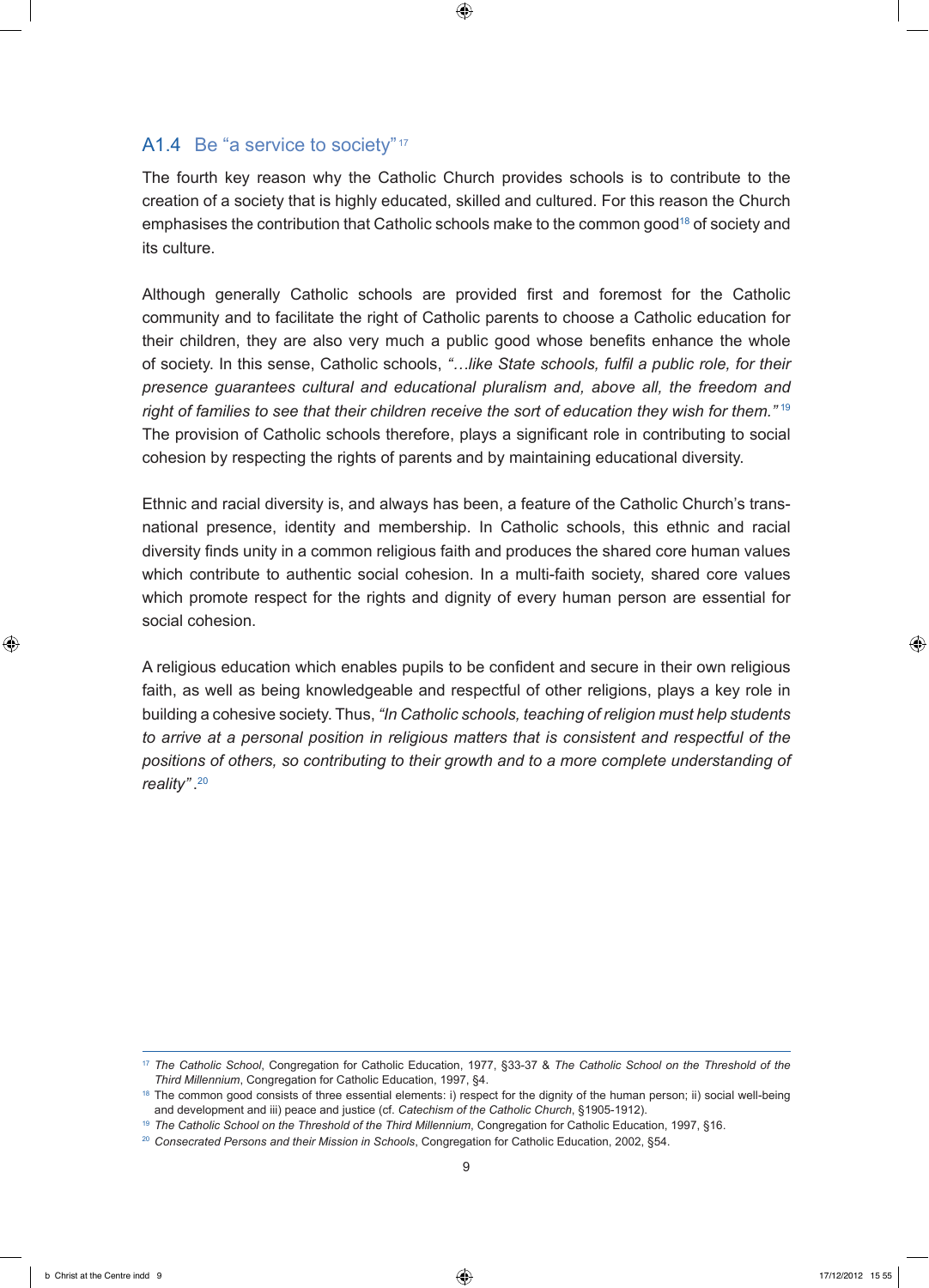# Q2 What are the fundamental characteristics of Catholic Schools?

- A2 Consequent upon the reasons why they are provided, Catholics schools should exhibit the following four fundamental characteristics which promote the permanent principles of Catholic social teaching: the dignity of human life, the common good, subsidiarity, and solidarity.
- A2.1 *"An integral education of the human person through a clear educational project of which Christ is the foundation"* <sup>21</sup> and a *"systematic catechesis"* 22 of *"Catholic teaching"* <sup>23</sup>

Every human being is created in God's image and likeness and therefore is valuable and worthy of respect. Human life at every stage of development, from conception to natural death, is precious and thus worthy of protection and respect. Concretely, this will mean that Catholic schools should:

- Place Christ at the Centre of all that it does. This will mean integrating Gospel values<sup>24</sup> and the teachings of the Catholic Church into every aspect of learning, teaching and the totality of school life: *"Teachers and administrators, whether in universities or schools, have the duty and privilege to ensure that students receive instruction in Catholic doctrine and practice. This requires that public witness to the way of Christ, as found in the Gospel and upheld by the Church's Magisterium, shapes all aspects of an institution's life, both inside and outside the classroom. Divergence from this vision weakens Catholic identity and, far from advancing freedom, inevitably leads to confusion, whether moral, intellectual or spiritual."* <sup>25</sup>
- Ensure that a child's or young person's journey into adulthood should also be a journey of faith, a journey which recognises that true justice, peace and human freedom require, first and foremost, respect for the dignity of human life from conception until natural death. 26
- Endeavour to offer *"to all, and especially to the poor and marginalized, the opportunity of an education, of training for a job, of human and Christian formation"*. <sup>27</sup>

<sup>21</sup> *The Catholic School*, Congregation for Catholic Education, 1977, §33-37 & *The Catholic School on the Threshold of the Third Millennium*, Congregation for Catholic Education, 1997, §4.

<sup>22</sup> *Catechesi Tradendae*, Apostolic Exhortation of Pope John Paul II, 16 October 1979, §21.

<sup>23</sup> *Code of Canon Law*, Can.779.

<sup>24</sup> See A5.1.

<sup>&</sup>lt;sup>25</sup> Pope Benedict XVI, Address to Catholic Educators, Catholic University of America in Washington, D.C., April 17, 2008.

<sup>26</sup> Pope Benedict XVI, *Caritas in Veritate*, 2009, §15.

<sup>27</sup> *The Catholic School on the Threshold of the Third Millennium*, Congregation for Catholic Education, 1997, §15.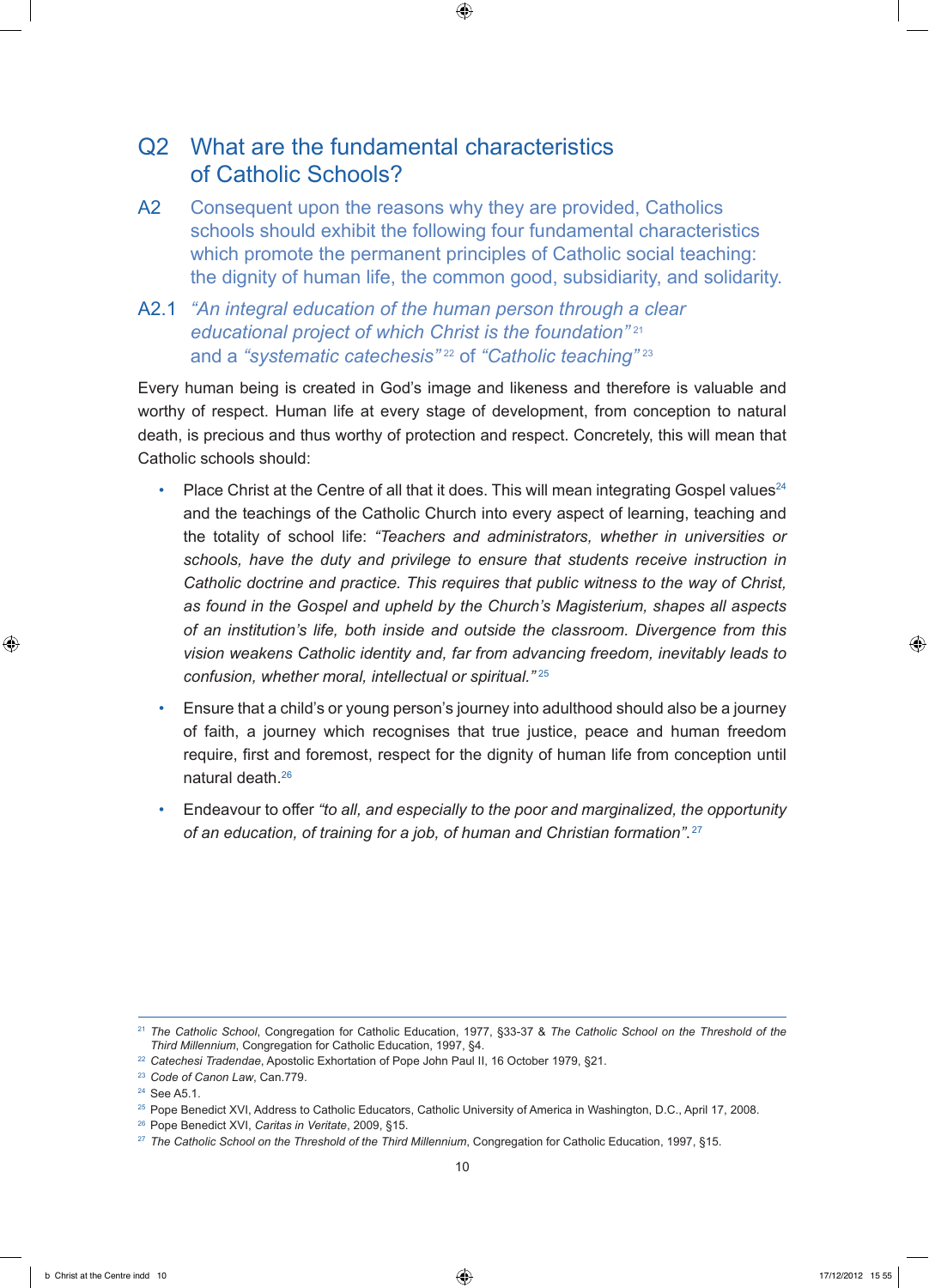#### A2.2 *"A mission in education as a work of love*"<sup>28</sup>

The common good requires that social conditions allow all people to reach their full human potential and realize their human dignity. Concretely, this will mean that Catholic schools should:

• Provide a broad and balanced education which will help children and young people grow to their full human potential, and pay regard to the formation of the whole person, so that *"…all may attain their eternal destiny and at the same time promote the common good of society. Children and young persons are therefore to be cared for in such a way that their physical, moral and intellectual talents may develop in a harmonious manner, so that they may attain a greater sense of responsibility and a right use of freedom, and be formed to take an active part in social life".* <sup>29</sup>

#### A2.3 *"An ecclesial and cultural identity"* <sup>30</sup>

The principle of subsidiarity recognises that social responsibilities should be carried out at the lowest and most local level of organisation, unless this is beyond their capacity and resources. It recognises the legitimate identity and autonomy of the human person, the family, and local communities. Concretely, this will mean that Catholic schools should:

- Have the freedom and determination to teach and promote the Catholic Church's teachings and to maintain their unique religious character in areas like governance, leadership, staffing, religious education and admissions.
- Provide a learning environment and a partnership with families in which parents are encouraged and assisted to see the home they provide as their child's first and best school. *"This role in education is so important that only with difficulty can it be supplied where it is lacking. Parents are the ones who must create a family atmosphere animated by love and respect for God and man, in which the well-rounded personal and social education of children is fostered. Hence the family is the first school of the social virtues that every society needs."* <sup>31</sup>
- Form an integral part of the spiritual, pastoral and community life in the local parish and parishes, the diocese and the universal Church. *"The Catholic school has…a clear identity, not only as a presence of the Church in society, but also as a genuine and proper instrument of the Church. It is a place of evangelization, of authentic apostolate and of pastoral action… The Catholic school finds its true justification in the mission of the Church; it is based on an educational philosophy in which faith, culture and life are brought into harmony. Through it, the local Church evangelizes, educates, and contributes to the formation of a healthy and morally sound life-style among its members."* <sup>32</sup>

<sup>28</sup> *The Catholic School*, Congregation for Catholic Education, 1977, §33-37 & *The Catholic School on the Threshold of the Third Millennium*, Congregation for Catholic Education, 1997, §4.

<sup>29</sup> *Code of Canon Law*, Can.795.

<sup>30</sup> *The Catholic School*, Congregation for Catholic Education, 1977, §33-37 & The Catholic School on the Threshold of the Third Millennium, Congregation for Catholic Education, 1997, §4.

<sup>31</sup> *Gravissimum Educationis*, Declaration of Vatican II on Catholic Education, 28 October 1965, §3.

<sup>32</sup> *The Religious Dimension of Education in a Catholic School*, Congregation for Catholic Education, 1988, §33-34.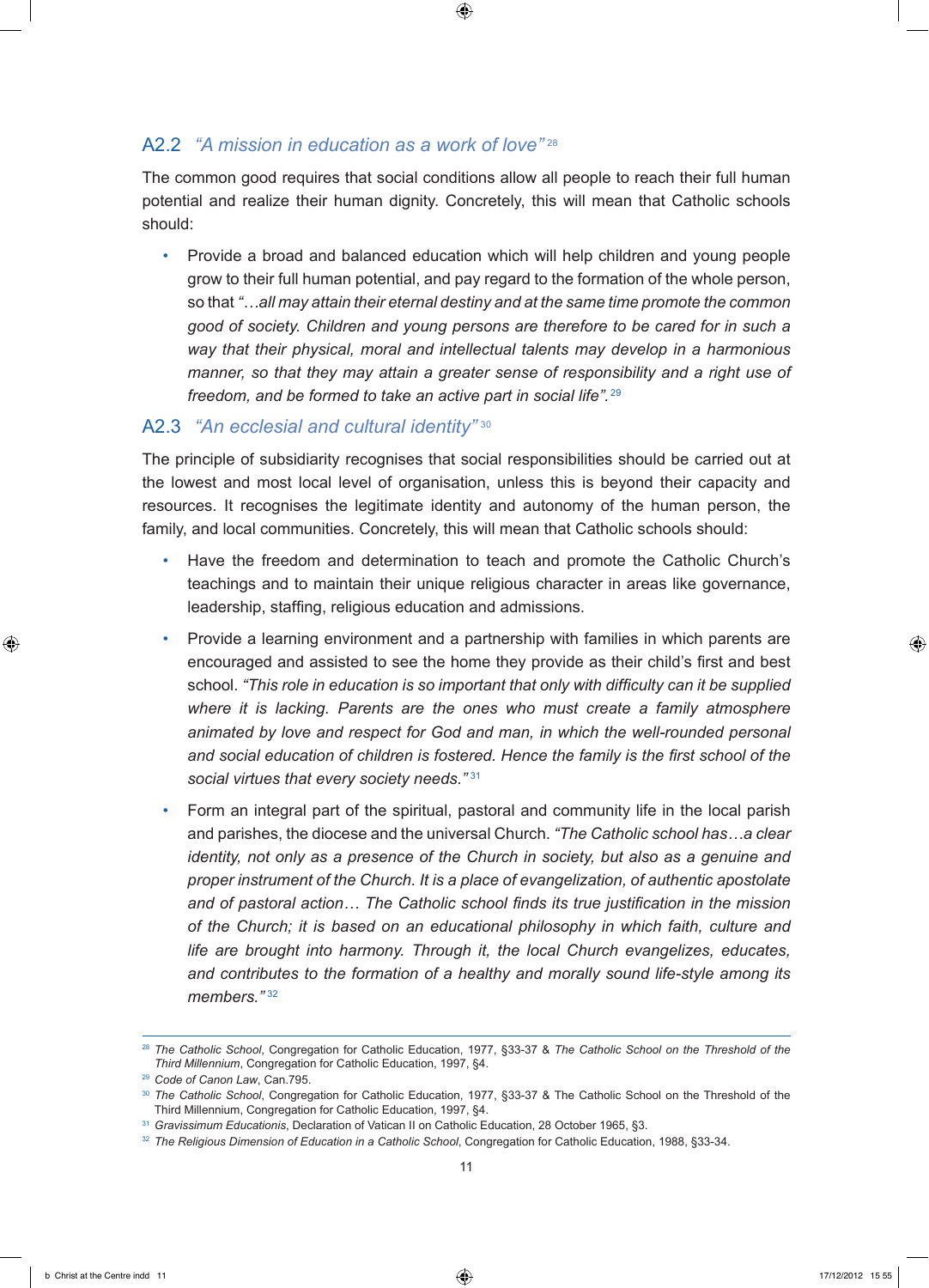# A2.4 *"A service which is truly civic and apostolic"* <sup>33</sup>

According to the principle of solidarity, each person, as a member of society, is indissolubly linked to the destiny of society itself and to the destiny of the salvation of all men and women. Concretely, this will mean that Catholic schools should:

- Serve the human person and society by inviting all pupils to find meaning in their lives through forming a spirituality based on a mature relationship with Almighty God.
- Cultivate virtues and form personal values, rooted in the Gospel of Christ and expressed in the teachings of the Catholic Church, which will enable pupils to develop an understanding of their communal obligations, personal aspirations and their role as citizens in society and the world.<sup>34</sup>
- Be at the service of the ecclesiastical authority (diocese or religious institute) under which the school operates by collaborating with, and supporting, other Catholic schools.
- Be willing, where appropriate, to support and collaborate with other local schools.

<sup>33</sup> *The Catholic School*, Congregation for Catholic Education, 1977, §4.

<sup>34</sup> *Code of Canon Law*, Can.795.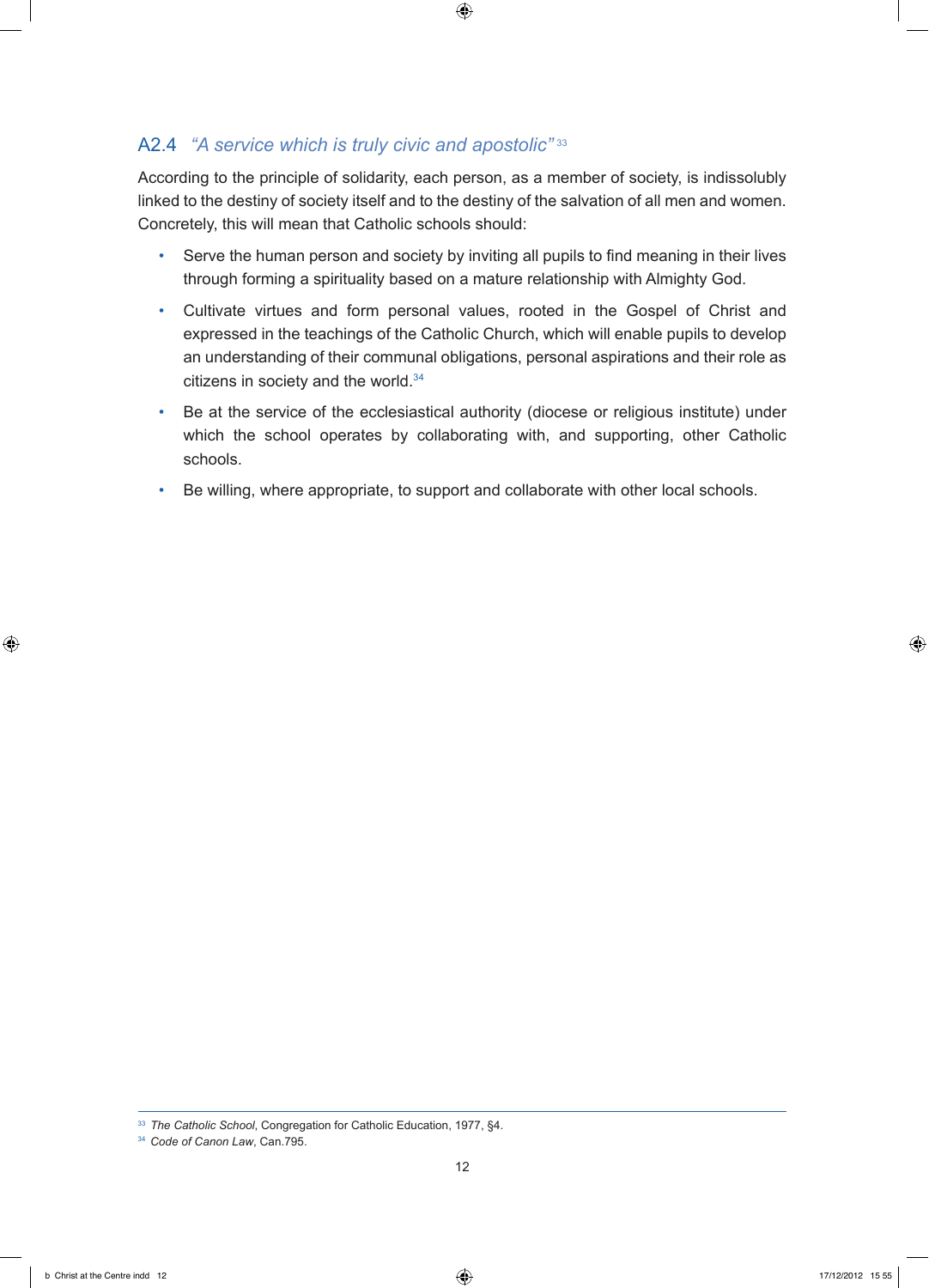# Q3 How do these fundamental characteristics make our Catholic Schools distinctive?

- A3 Catholic Schools are distinctive when they:
	- Manifest a Catholic ethos which is evident and open to experience by all who enter the school.
	- Promote Gospel values and the teachings of the Catholic Church as an integral part of their mission.
	- Follow policies that reflect and embody the teaching of Christ and the Catholic Church.
	- Model leadership inspired by the image and life of Christ.
	- Form an integral part of the communion of the local and universal Church.
	- Provide a religious education which comprehensively and systematically studies the *Catechism of the Catholic Church*, the lives of the Saints and the relationship between faith and life - all of which is integrated into every aspect of the curriculum and life of the school, and adapted to the age and ability of the pupils.
	- Express the life of faith in acts of religion,<sup>35</sup> through personal and liturgical prayer.
	- Foster conduct and behaviour governed, ordered and guided by the seven cardinal virtues<sup>36</sup> and rooted in Gospel values.
	- Model Gospel values which unite society by promoting a citizenship rooted in a commitment to social justice and the common good.37
	- Attend to the spiritual needs of children and young people as a constant priority.
	- Care for the pastoral and special needs of children and young people in accordance with Gospel values and the teaching of the Catholic Church.
	- Engender a culture of vocation.38
	- Uphold the dignity of the human person through the maintenance and care of school buildings and, through external and internal symbols and displays, manifest the centrality of Christ and the Catholic faith.

<sup>35</sup> *The Religious Dimension of Education in a Catholic School*, Congregation for Catholic Education, 1988, §83.

<sup>36</sup> The four cardinal virtues are prudence, justice, fortitude and temperance. See *Catechism of the Catholic Church* §1804-1809. <sup>37</sup> *The Catholic School*, Congregation for Catholic Education, 1977, §53 & §62.

<sup>38</sup> New Vocations for a New Europe (In Verbo Tuo) *Pontifical Work for Ecclesiastical Vocations*, Final Document of the Congress on Vocations to the Priesthood and to Consecrated Life in Europe, Rome, 5-10 May 1997, §13 (b).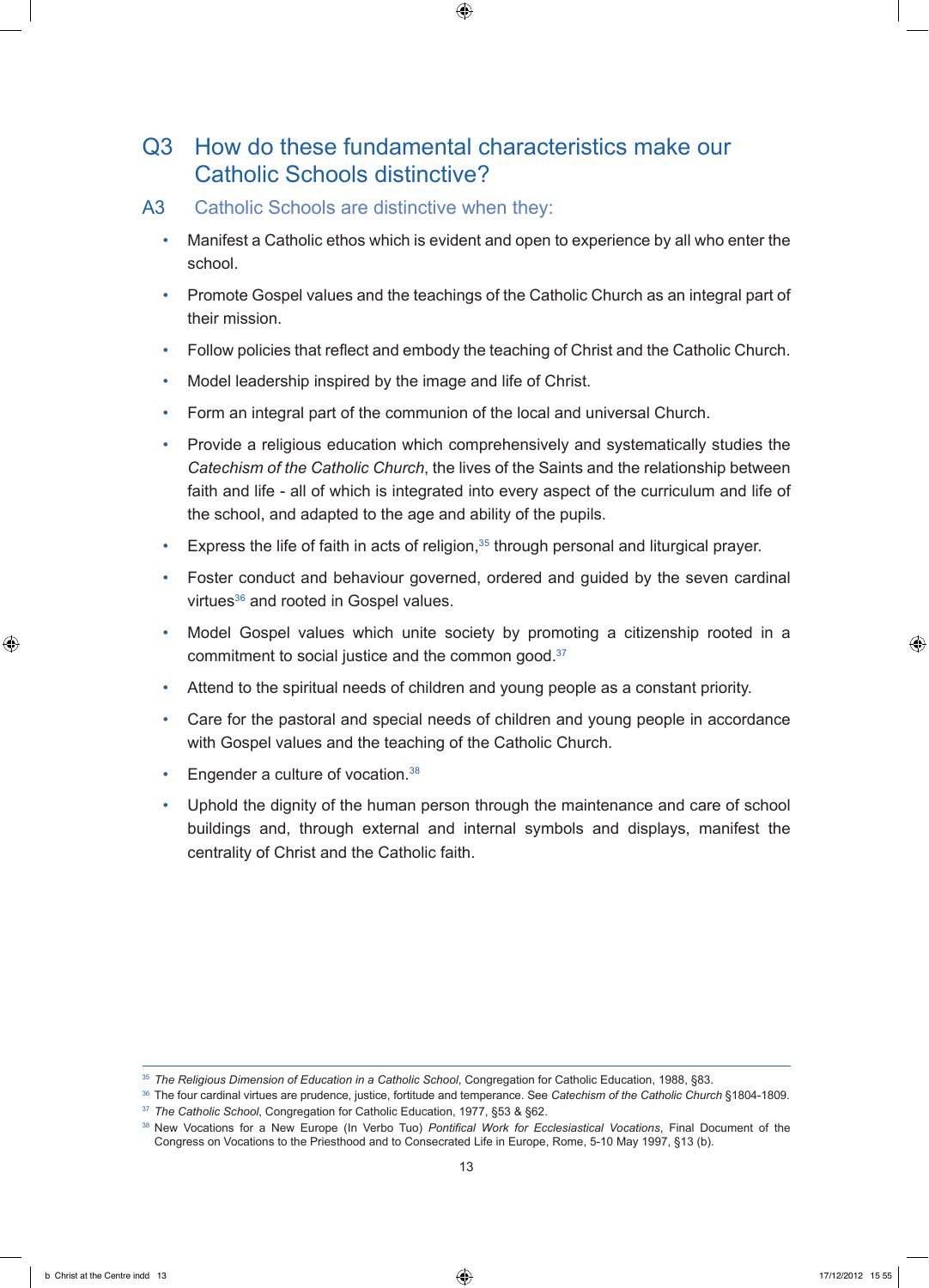# Q4 Who are Catholic Schools provided for?

A4 Catholic Schools are provided by the Church for Catholic children and young people who, through baptism, have a right<sup>39</sup> to an education in the Catholic faith.

Catholic schools are the principal means of helping Catholic parents to fulfil their role in education. 40 Recognising this, the Trust Deeds of Catholic dioceses in England and Wales enable some of the charitable resources of the Church to be used to try to provide sufficient places for baptised Catholic children and young people in Catholic schools.

To ensure that Catholic children are given priority in the allocation of school places and benefit from this provision, the admission criteria of Catholic schools should be formulated in such a way that Catholic children and young people are always given priority in the allocation of school places over and above all other applicants: <sup>41</sup> *"A Catholic school is never simply a school for those who choose it. A Catholic school is always, first of all, a school for Catholics. Of course, others who seek a place at the school are most welcome as long as space permits. They are fully part of the school community and greatly treasured."* <sup>42</sup>

<sup>39</sup> *Code of Canon Law*, Can.793 §1-2.

<sup>40</sup> Ibid, Can.796 §1.

<sup>41</sup> Ibid, Can.794 §2.

<sup>42</sup> Letter of Archbishop Vincent Nichols to Warwickshire Catholic Schools, 21 October 2004.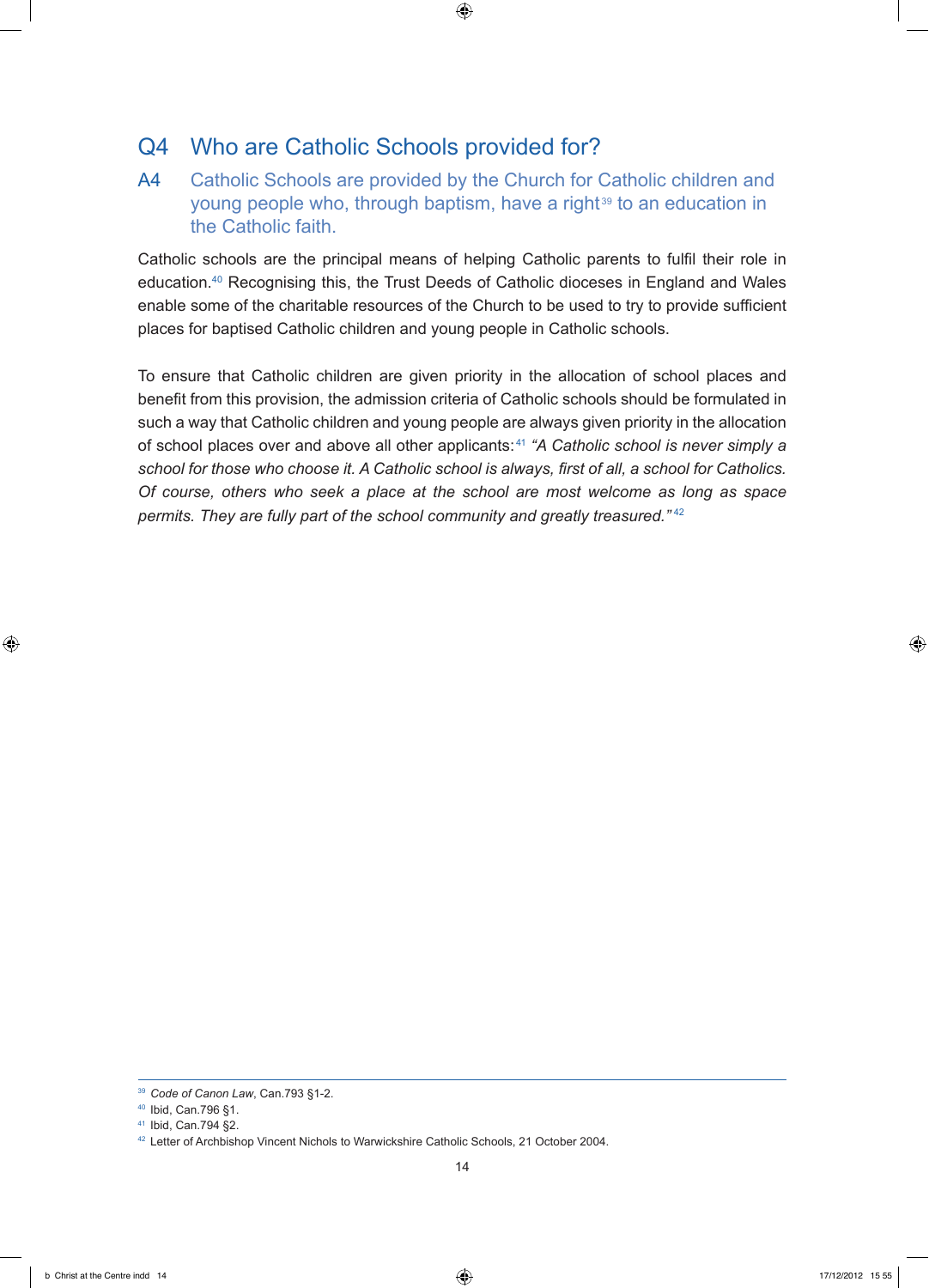# Q5 What are 'Gospel Values'?

A5 The use of the term 'values' in relation to the content and message of the Gospel is relatively modern. Indeed the use of the term 'values' relating to moral beliefs and attitudes is also quite recent. It is important to understand what lies behind the use of this term today.

The German philosopher, Friedrich Nietzsche (1844-1900) used the term 'values' in opposition to any concept of an objective moral law. For Nietzsche values were subjective and relative; for him there are no objective virtues or vices, good or evil, right or wrong that are true for all and for all time. 'Values', in this sense, are subjective and refer to whatever an individual thinks is right or true for a particular set of circumstances and at a certain point in time.

This use of the term values has been absorbed into the vocabulary of modern society. In this context, values are often subjective, regarded as a question of personal preferences - what is right for 'me' or the community to which I belong. However, modern society still talks of, and to varying degrees promotes, a set of core human values or principles that are objective, trans-cultural, and universal, for example: responsibility, compassion, respect for others and honesty. Such core values and principles lay at the heart of the laws and ethics that govern societies and nations.

Blessed Pope John Paul II, in his writings and homilies, consistently used the term 'values' in ways that challenge modern societies and cultures to re-discover the foundation of their core values and principles: *"An urgent task awaits you: to re-establish the bonds which have been strained and sometimes broken between the cultural values of our time and their lasting, Christian foundation."* <sup>43</sup>

This is reflected in statements of the Church relating specifically to Catholic schools: *"For this reason the Catholic school, in committing itself to the development of the whole man, does so in obedience to the solicitude of the Church, in the awareness that all human values find their fulfilment and unity in Christ."* <sup>44</sup>

The term 'Gospel values' is commonly used in Catholic schools and other Catholic institutions; however, unless the term is unpacked and a common understanding formed of what true Gospel values are, there is a danger that what should be an objective Christian foundation, will itself become a random list of subjective values.

<sup>43</sup> Pope John Paul II, Address to the Members of the Pontifical Council for Culture, *"Letting the Gospel take root in every culture"*, 10 January 1992, §6.

<sup>44</sup> *The Catholic School on the Threshold of the Third Millennium*, Congregation for Catholic Education, 1997, §9.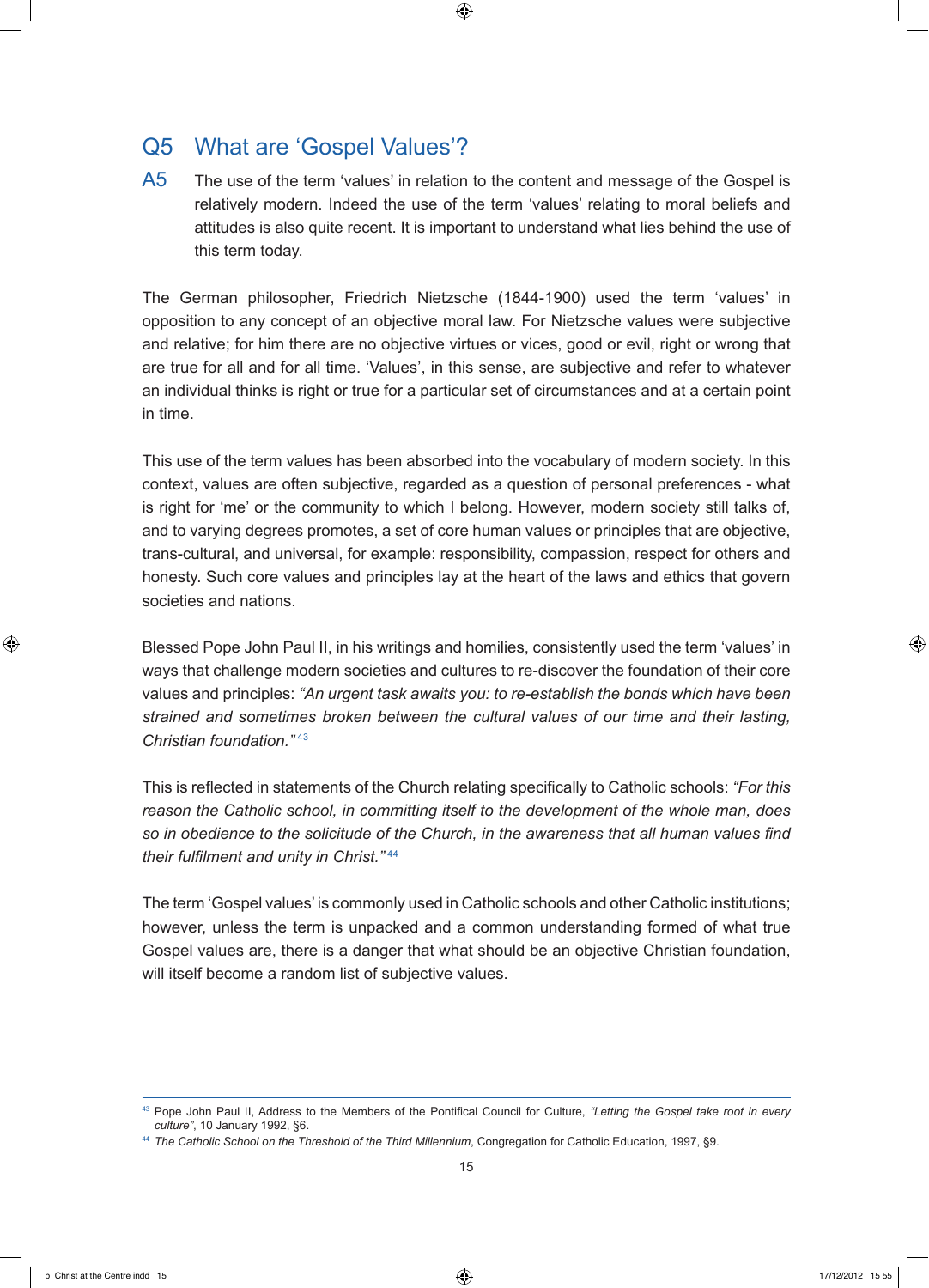Whilst other 'values' may be found within the four Gospels and New Testament writings, it is the Beatitudes which: *"…depict the countenance of Jesus Christ and portray his charity".* <sup>45</sup> Gospel values cannot therefore be values chosen subjectively from the vast corpus of the Old and New Testaments but are objective values revealed to us through Christ's proclamation.

Such objective values are to be found rooted in the Beatitudes, the proclamation of Christ's Sermon on the Mount. The Beatitudes also *"…reveal the goal of human existence, the ultimate end of human acts*<sup>"46</sup> and as such are the objective 'values' given by Christ himself.

#### A5.1 Whilst not definitive, the Gospel values based on the Beatitudes may be summarized as follows:

*"Blessed are the poor in spirit, for theirs is the Kingdom of heaven"* <sup>47</sup> Values: **Faithfulness & Integrity**

*"Blessed are those who mourn, for they shall be comforted*" Values: **Dignity & Compassion**

*"Blessed are the meek, for they shall inherit the earth"* Values: **Humility & Gentleness**

*"Blessed are those who hunger and thirst for righteousness, for they shall be satisfied"* Values: **Truth & Justice**

*"Blessed are the merciful, for they shall obtain mercy"* Values: **Forgiveness & Mercy**

"Blessed are the pure in heart, for they will see God" Values: **Purity & Holiness**

*"Blessed are the peacemakers, for they shall be called children of God"*  Values: **Tolerance & Peace**

*"Blessed are those who are persecuted for righteousness' sake, for theirs is the kingdom of heaven. Blessed are you when they insult you and persecute you and utter every kind of slander against you because of me. Be glad and rejoice for your reward is great in heaven; they persecuted the prophets before you in the very same way"* Values: **Service & Sacrifice**

#### A5.2 Gospel values *"…are a guarantee of peace and of collaboration among all citizens in the shared commitment to serving the common good"*.<sup>48</sup>

Rooted in the teaching of Christ, these Gospel values should constitute the targets and outcomes of the educational enterprise in every Catholic school.

<sup>45</sup> *Catechism of the Catholic Church* §1717.

<sup>46</sup> Ibid, §1719.

<sup>47</sup> Matthew 5:3-12.

<sup>48</sup> Pope John Paul II, 31 October 2004 Angelus Address on the occasion of the signing of the new European Constitution (29 October 2004).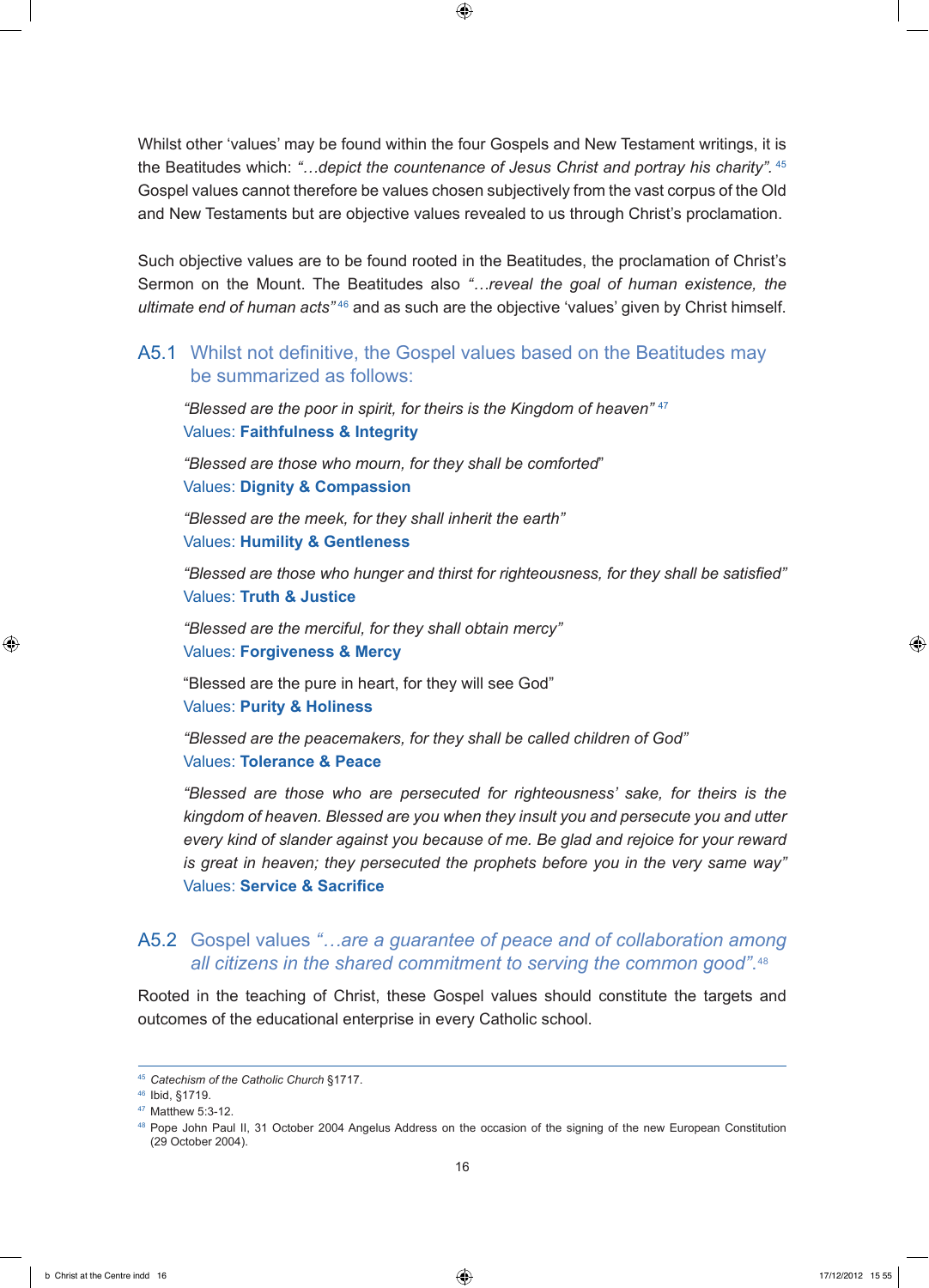For this to be possible, these Gospel values need to be explicitly named, their meaning unpacked and pupils helped to understand how they relate to their lives both at school, at home and in society. This enterprise is not in addition to the quest for high academic standards and vocational excellence but integral to it: *"Catholic schools, while providing a quality education, hold up Christian values to children, inviting them to build their own lives on them. Teaching these values, for those who know how to accept and live them consistently, yields highly positive results - as experience confirms - at the personal, family and professional levels."* <sup>49</sup>

<sup>49</sup> Pope John Paul II, Address to Teachers and Students of the Catholic Villa Flaminia Institute, Rome, 23 February 1997.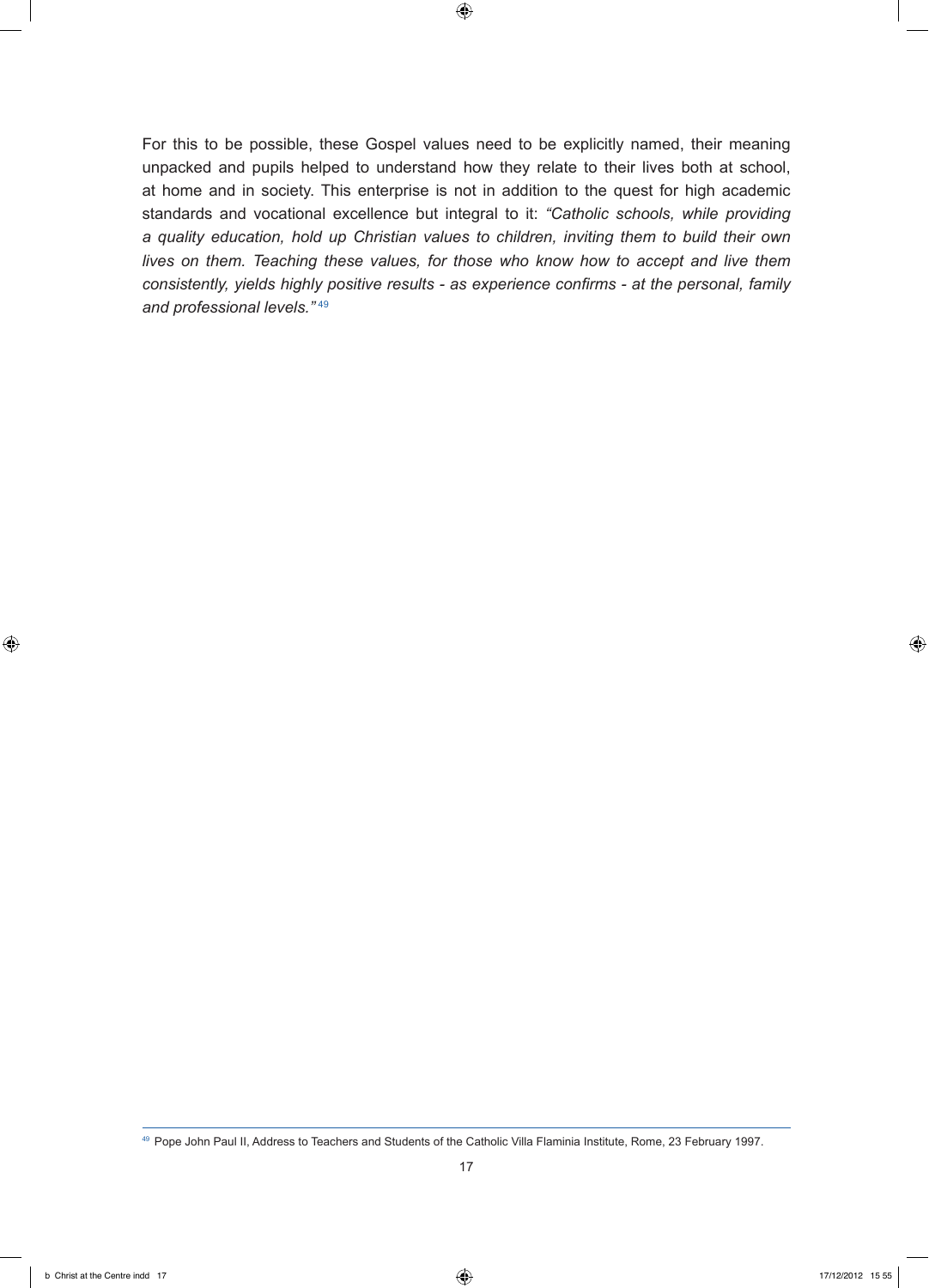# Q6 What is a Catholic school's 'ethos'?

The word 'ethos' comes from a Greek word (εθοσ) for custom or habit. It therefore refers to the characteristic conduct of an individual human life or group of people, the distinctive spirit of a culture or an era that can be objectively described and personally experienced.

In short, an 'ethos' is a way of living, behaving and doing things by people who, though diverse, follow common values and are united by a shared vision of life. It is often therefore used in a way that is closely linked with 'culture' and 'philosophy'.

Notwithstanding the difficulties of adequately defining any school's ethos<sup>50</sup>, an attempt to define a Catholic school's 'ethos' may help to make the distinctiveness of Catholic schools more explicit.

# A6 A Catholic school's 'ethos' may be understood to be the outward signs and the personal experiences of the teachings of Christ and the Catholic Church in the totality of daily life in a Catholic school.

It should be carefully noted that the ethos of each Catholic school will, in addition to the presence of the factors listed below, be dependent on and varied by the changing population of pupils and staff as well as the genuine commitment of individual members of the school community (teachers primarily)<sup>51</sup> to the teachings of Christ and the Catholic Church.

<sup>50</sup> *"Differences in Schools: a question of ethos?"*, Paper presented at the British Educational Research Association Annual Conference, University of Sussex, by Caitlin Donnelly, School of Public Policy, University of Ulster, September 1999.

<sup>51</sup> *The Religious Dimension of Education in a Catholic School*, Congregation for Catholic Education, 1988, §26.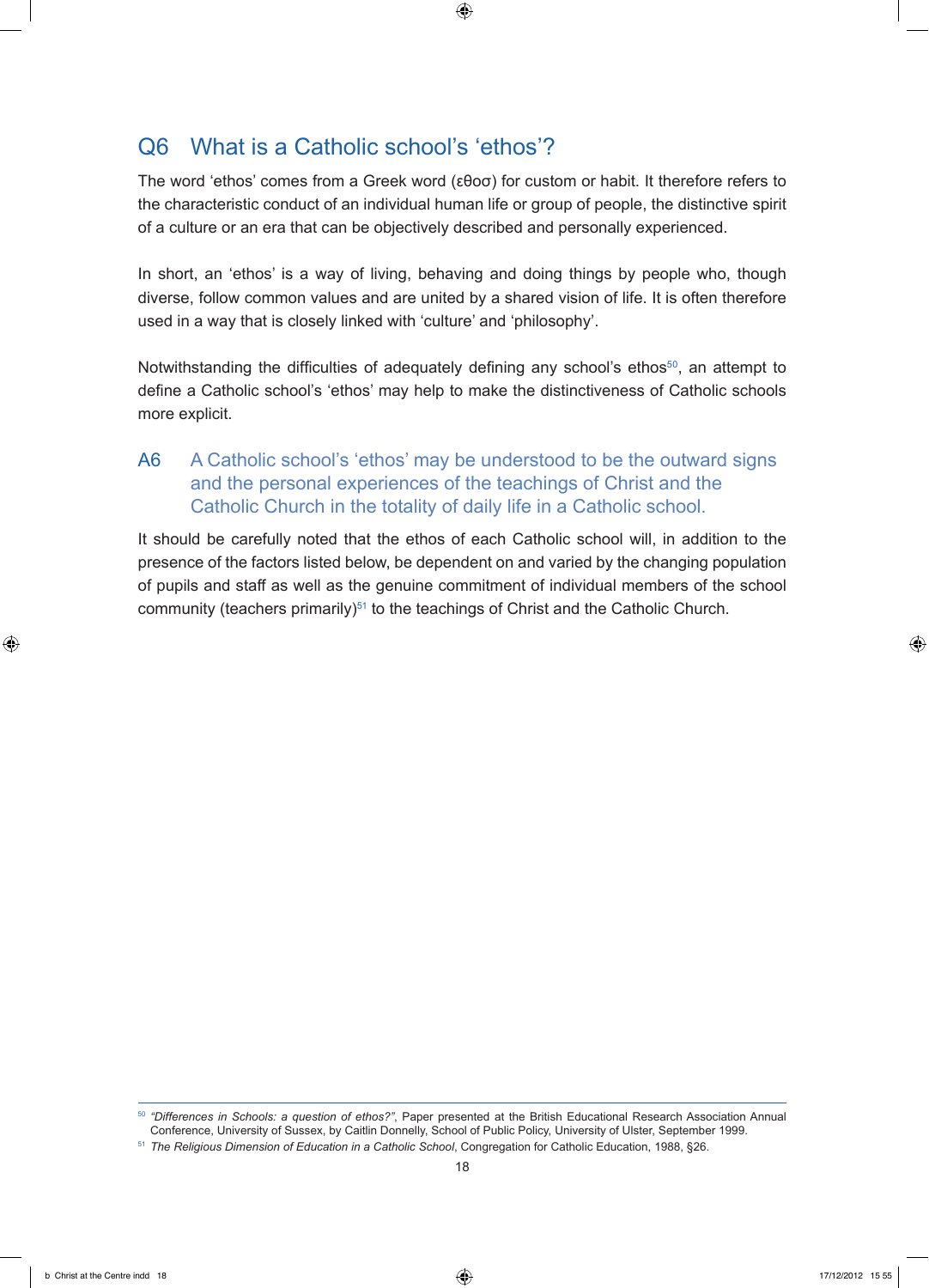# Q7 What should be the outward signs of a Catholic school's ethos?

A7 The outward signs of a Catholic school's ethos, in parallel with its distinctiveness (see A3 above), should be explicit and clearly displayed in the following elements:

#### A7.1 The school's legal governing documents $52$

Within the school's legal governing documents there should be clear clauses which specify the school's Catholic identity or character and the ecclesiastical authority (diocese or religious institute) under which it operates, $53$  and which require that religious education and religious worship will be provided in accordance with rites, practices, discipline and liturgical norms of the Catholic Church<sup>54</sup> and any specific directives issued by the diocesan Bishop.<sup>55</sup>

#### A7.2 Mission Statement

A Catholic school's Mission Statement should be explicit in rooting the life of the school in the person of Christ and the teaching of the Catholic Church. It should express clearly that the Catholic school is at the service of the evangelising mission of the Church.

#### A7.3 Governance

The majority of the governing authority of the school must be practising Catholics (see Supplement), appointed by the diocesan ordinary or his agent.

#### A7.4 Leadership and Management

The importance of the role of teaching staff is acknowledged by the Catholic Bishops' Conference of England and Wales: *"The preservation and development of the quality and distinctive nature of Catholic schools depends on the faith, practice and commitment of the teachers in the schools, working with their Governing Authority."* 56 The Bishops require that the Headteacher or Principal, Deputy Headteacher or Vice-Principal, and Head of RE/RE Co-ordinator must be practising Catholics. Preferential consideration should also be given to practising Catholics for all teaching posts and for non-teaching posts where there is a specific religious occupational requirement, i.e., chaplaincy post.<sup>57</sup> In England and Wales statutory provision allows for such preferences to be made.<sup>58</sup>

<sup>58</sup> See Appendix B.

<sup>&</sup>lt;sup>52</sup> In a Catholic Voluntary Aided school, the school's legal governing documents will be the school's Instrument of Government and the Trust Deed of the diocese or religious institute under which the school operates. In a Catholic Academy, the school's legal governing documents will depend on the legal structure of the individual Academy Trust that has been determined by the founding diocese or religious institute but will include the Memorandum and Articles of Association, the Funding Agreement and any connected legal documentation.

<sup>53</sup> *Code of Canon Law*, Can.803 §1: "A Catholic school is understood to be one which is under the control of the competent ecclesiastical authority."

<sup>54</sup> Ibid, Can.804 §1: "The formation and education in the Catholic religion provided in any school, and through various means of social communication is subject to the authority of the Church. It is for the Episcopal Conference to issue general norms concerning this field of activity and for the diocesan Bishop to regulate and watch over it."

<sup>55</sup> Ibid, Can.806 §1: "The diocesan Bishop has the right to watch over and inspect the Catholic schools situated in his territory, even those established or directed by members of religious institutes. He has also the right to issue directives concerning the general regulation of Catholic schools these directives apply also to schools conducted by members of a religious institute, although they retain their autonomy in the internal management of their schools."

<sup>56</sup> Memorandum on Appointment of Teachers to Catholic Schools and Academies - September 2012.

<sup>57</sup> Ibid, Can.803 §2: "...teachers must be outstanding in true doctrine and uprightness of life."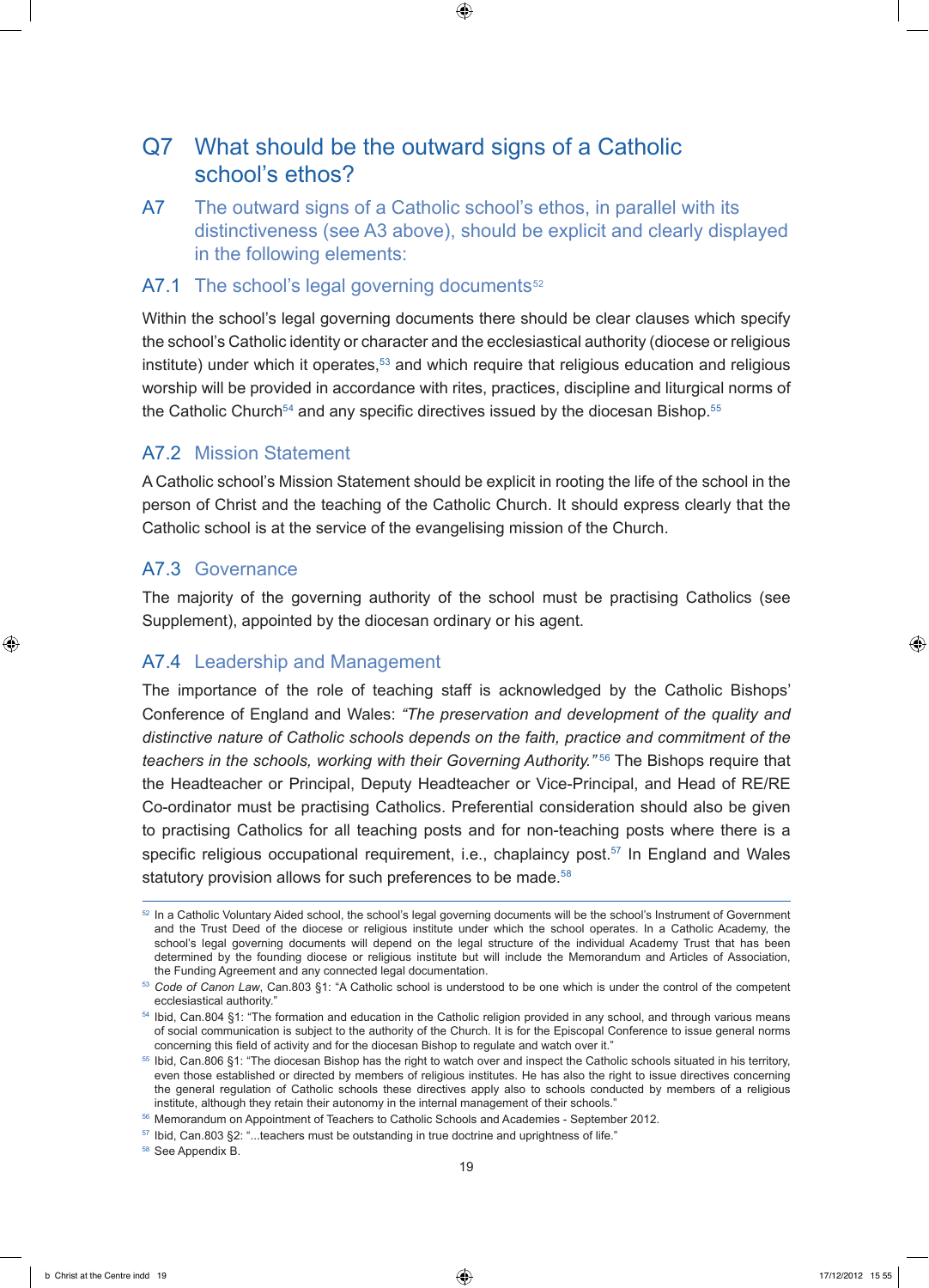#### A7.5 Partnership and collaboration

There should be discernible and regularly celebrated links with: the diocese which founded the school or, in the case of a school founded by a religious institute or other Catholic Trust approved by the diocesan bishop, the diocese within which it operates; the parish community or communities it serves; the families of its pupils; and, other Catholic schools in the local area and within the diocese.

#### A7.6 Religious Education and the whole curriculum

Religious Education *"…in accordance with the teachings, doctrines, discipline, general and particular norms of the Catholic Church"* should be taught as a core subject, well resourced and integrated clearly into other curriculum areas.<sup>59</sup> It is for the Conference of Bishops diocesan to issue general norms $60$  concerning the content of the religious education curriculum and for the diocesan Bishop to regulate and watch over it.<sup>61</sup> Above all other staff, teachers of Religious Education should be trained and formed to a high standard.62 *"The special character of the Catholic school, the underlying reason for it, the reason why Catholic parents should prefer it, is precisely the quality of the religious instruction integrated into the education of the pupils."* <sup>63</sup>

#### A7.7 Liturgy and prayer

Regular liturgical celebrations and daily prayers *"… in accordance with the rites, practices, discipline and liturgical norms of the Catholic Church"* should be at the heart of school life. Opportunities for spiritual retreats should be provided for pupils and staff.

#### A7.8 Promotion of a Culture of Vocation

In planned and evident ways, regular encouragement should be given to pupils throughout their lives in school to consider life as a vocation. By this is meant not only vocations to the priesthood and religious life. Rather, all pupils should learn to interpret *"their existence in the light of God's plan"*. 64 Teachers and staff too, should be given opportunities to reflect on and formed to understand their role within the school as a vocation within education. School chaplains and chaplaincy teams will play a key role in fostering and developing a culture of vocations in Catholic schools.

<sup>59</sup> *Code of Canon Law*, Can.803 §2: "Instruction and education in a Catholic school must be based on the principles of Catholic doctrine."

<sup>&</sup>lt;sup>60</sup> Religious Education Curriculum Directory for Catholic Schools in England and Wales, Department of Catholic Education and Formation, Catholic Bishop's Conference of England & Wales, 2012.

<sup>61</sup> *Code of Canon Law*, Can.804 §1.

<sup>62</sup> *Code of Canon Law*, Can.804 §2; *The Religious Dimension of Education in a Catholic School*, §96-97, Congregation for Catholic Education, 1988; and *Religious Education in Catholic Schools*, Catholic Bishop's Conference of England & Wales, May 2000, §11-12.

<sup>&</sup>lt;sup>63</sup> Catechesi Tradendae, Apostolic Exhortation of Pope John Paul II, 16 October 1979, §69.

<sup>64</sup> *Consecrated Persons and their Mission in Schools*, Congregation for Catholic Education, 2002, §55.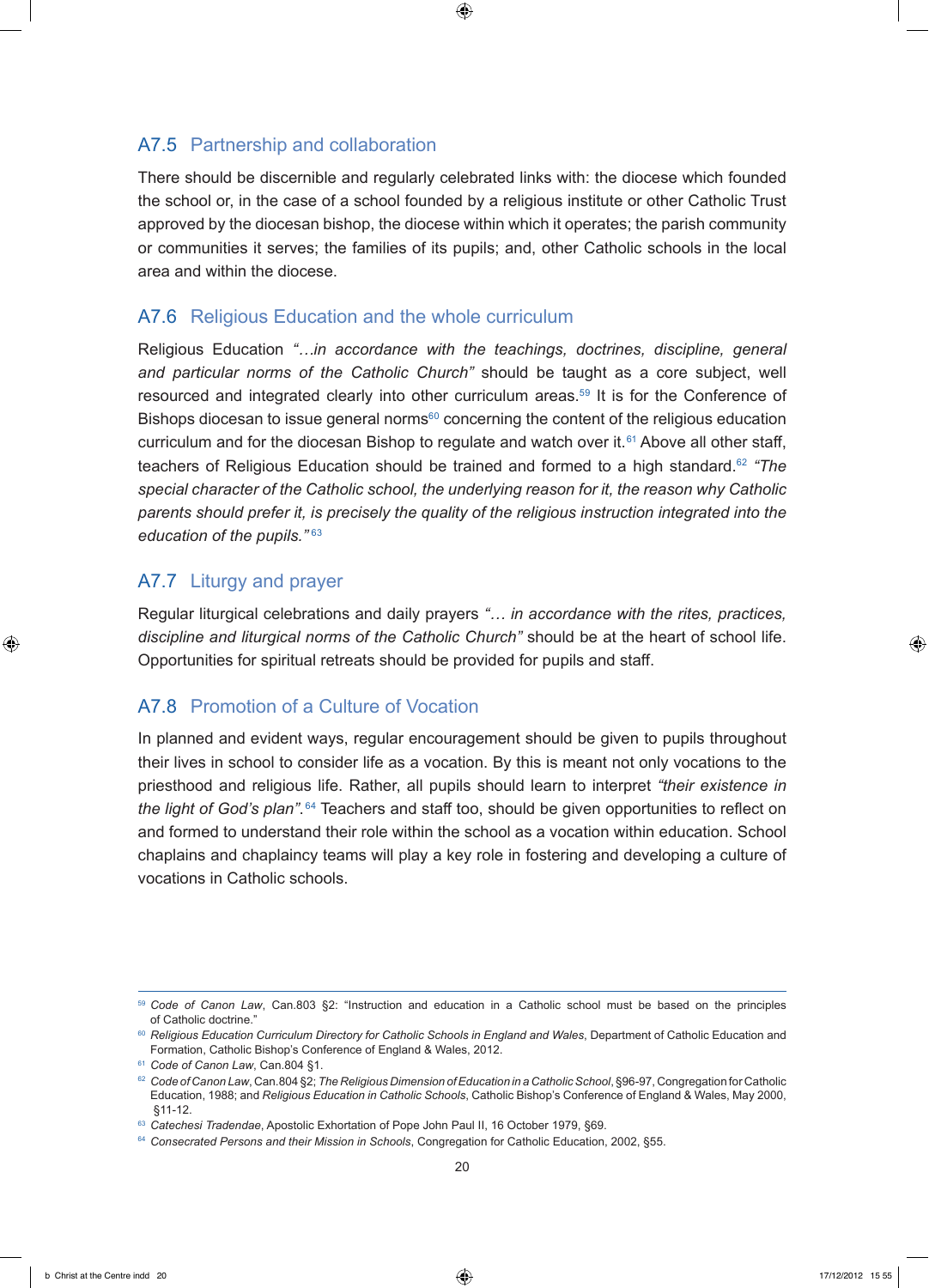# A7.9 Chaplaincy

Regular visits to schools of priest chaplains appointed by the diocesan bishop, and visits of deacons and religious should be organised and facilitated. In the case of primary schools, chaplains will usually be the local parish priest.

## A7.10Pastoral care, support and guidance

Clear policies and structures should be in place, which provide pastoral care to children and young people, and adequate provision for children with special educational needs. When sex and relationship education is offered in a Catholic school as part of the curriculum, it should be offered in consultation with parents and always within the teaching and norms laid down by the Catholic Church.

## A7.11 Charitable outreach

As part of their distinctive Catholic mission and charitable outreach, Catholic schools should give priority to, and promote, helping to fund projects for the Pontifical Missionary Societies (Missio) and in particular its Mission Together programmes, which encourage children to share their faith and be missionaries to children overseas. Catholic schools should also endeavour, as far as possible, to support other Catholic charities and local charitable enterprises which support the poor and needy. To ensure that efforts are directed towards ventures which conform to Catholic moral and social teaching, priority should be given to Catholic charities and projects approved by the diocesan bishop.

# A7.12 Code of Conduct

Behaviour policies should be implemented and followed which set expectations for children and adults based on ethics that are rooted in Gospel values and conform to the teaching of the Catholic Church. These policies should demonstrate the importance of personal responsibility and the need for justice but also facilitate healing and reconciliation.

# A7.13School buildings and physical signs

The primary considerations in the design, construction and maintenance of Catholic school buildings and their premises should be the educational and spiritual needs, physical accessibility, and the health and safety of the teacher and learner. Symbols and Icons of the Catholic faith which are well-crafted and maintained should be manifest externally and internally on the school premises.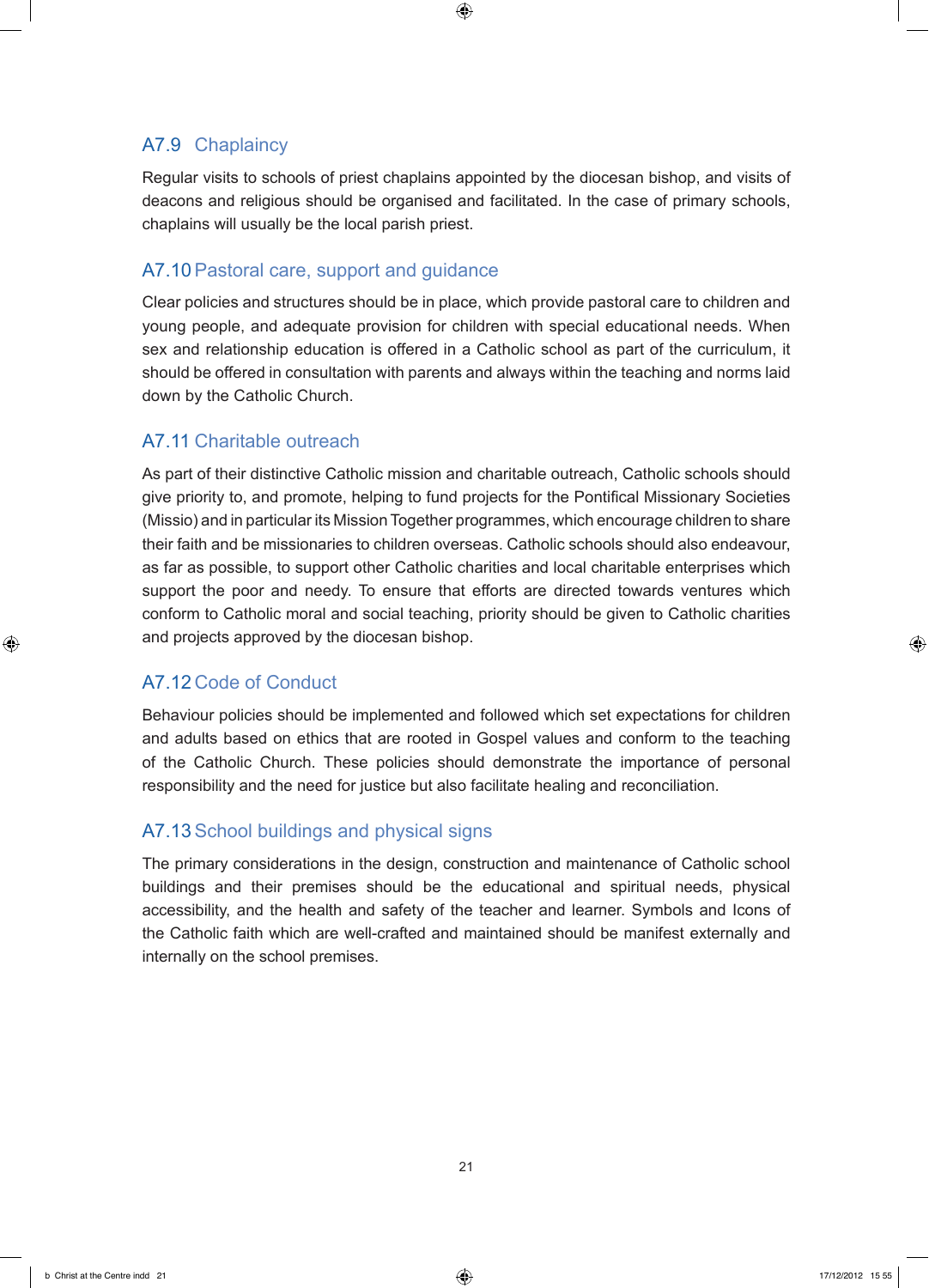# Q8 What will enable a personal experience of a Catholic School's Ethos?

A8 The personal experiences of a school's Catholic ethos, which parallel the outward signs, should be encountered by all who come into contact with the school.These personal experiences will be encountered through:

#### A8.1 Service of the Catholic Church (The school's legal governing document)

Being faithful to its Catholic identity and implementing the religious requirements present in the school's legal governing documentation into all aspects of school life will make evident the role of the school in the service of the universal and local Church.

## A8.2 Sharing a mission and vision (Mission Statement)

The shared aspirations of the school community contained in the mission statement should be formulated so as to be clearly rooted in Christ and the teachings of the Catholic Church. The same aspirations should be experienced as a palpable reality through the shared vision the statement inspires and drives in all aspects of school life.

# A8.3 Faithful stewardship (Governance)

The members of the governing authority of the school should be aware of their specific roles and responsibilities, their accountability to the diocesan ordinary and ensure that their stewardship and the life of the school manifest, and is faithful to, Catholic teaching and Gospel values. Policies and procedures enacted by the governing authority should enable Gospel values and the teaching of the Catholic Church to be experienced and lived out integrally in the daily lives of the staff and pupils.

# A8.4 Personal witness (Leadership and Management)

The personal faith of the Headteacher or Principal, the staff, children and whole school community should witness to the presence of God, the authentic daily living of the values of the Gospel and the moral and social teaching of the Catholic Church which flows from those values. *"The Church looks upon you as co-workers with an important measure of shared responsibility…You are called to bring professional competence and a high standard of excellence to your teaching…But your responsibilities make demands on you that go far beyond the need for professional skills and competence…Through you, as through a clear window on a sunny day, students must come to see and know the richness and joy of a life lived in accordance with Christ's teaching, in response to his challenging demands. To teach means not only to impart what we know, but also to reveal who we are by living what we believe. It is this latter lesson which tends to last the longest."* <sup>65</sup>

<sup>&</sup>lt;sup>65</sup> Address to Catholic Educators, Pope John Paul II, September 12, 1984.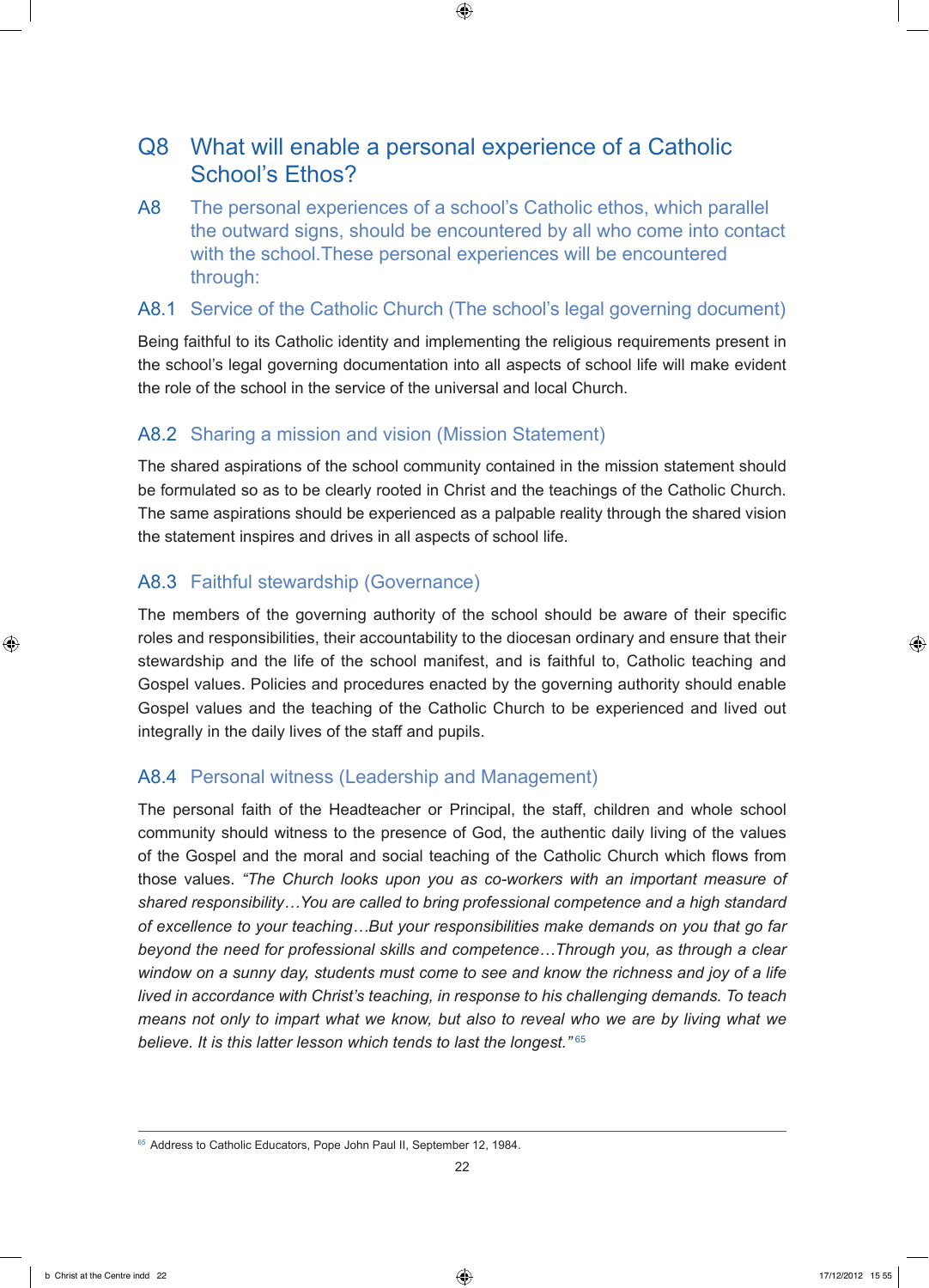## A8.5 Communion in the family of the Church (Partnership and collaboration)

The staff and pupils, through their collaboration and partnership with parents and parish, should experience school life as an integral part of the communion of the local and universal Church.

## A8.6 Religious literacy of pupils (Religious Education and the whole curriculum)

Through a well resourced provision and guaranteed allocation of curriculum time, children, young people and parents should value Religious Education as the *"foundation of the entire educational process"*. 66 High quality learning and teaching of Religious Education, combined with its effective integration into all other curriculum areas, should form *"religiously literate young people who have the knowledge, understanding and skills - appropriate to their age and capacity - to think spiritually, ethically and theologically, and who are aware of the demands of religious commitment in everyday life."* <sup>67</sup>

## A8.7 Development of the spiritual life (Liturgy and prayer)

The celebration of Catholic liturgies and prayers as an integral part of learning and teaching should enable the school community to become reflective, experience the presence of God and develop a mature spiritual life. Days of recollection and spiritual retreats for pupils and staff will enable the spiritual life engendered in the school's daily and weekly timetable to be experienced more intensely through a dedicated and focused time of prayer and reflection.

#### A8.8 Encouraging the full potential of every person (Promotion of a Culture of Vocation)

An authentic 'culture of vocation' in a Catholic school will be experienced when the Church's understanding of 'vocation' is approached in a systematic and integrated way across all levels of primary and secondary education. This culture of vocation will enable pupils to experience encouragement and support as they consider all the options that will enable them to make decisions about their future life. Ideally, these decisions will enable them to develop to their full potential. Encouraging and highlighting the presence and the unique role of priest chaplains, clergy and religious in the school will help pupils to experience and see these particular vocations as valued and respected.

#### A8.9 The spiritual care of pupils and staff (Chaplaincy)

School chaplains and, where appropriate, chaplaincy teams should support, encourage and help to harmonise the Gospel values *"which inform the present life and future direction of the school"* 68 with the liturgical and prayer life of the school community. Pupils should experience school chaplains as those who 'accompany' them on their journey of faith at a significant and formative part of their life. Chaplains can help *"bring the spiritual life of the school to its most explicit expression"*. 69

<sup>66</sup> *Religious Education in Catholic Schools*, Catholic Bishop's conference of England & Wales, May 2000, §4.

<sup>&</sup>lt;sup>67</sup> Religious Education Curriculum Directory for Catholic Schools, Catholic Bishop's conference of England & Wales, December 1996, p. 10.

<sup>68</sup> *A Guide to the Employment of Lay Chaplains in Schools and Colleges*, Catholic Education Service, 2004, p. 10.

<sup>69</sup> Spiritual and Moral Development across the Curriculum, Catholic Education Service, 1995, p. 16.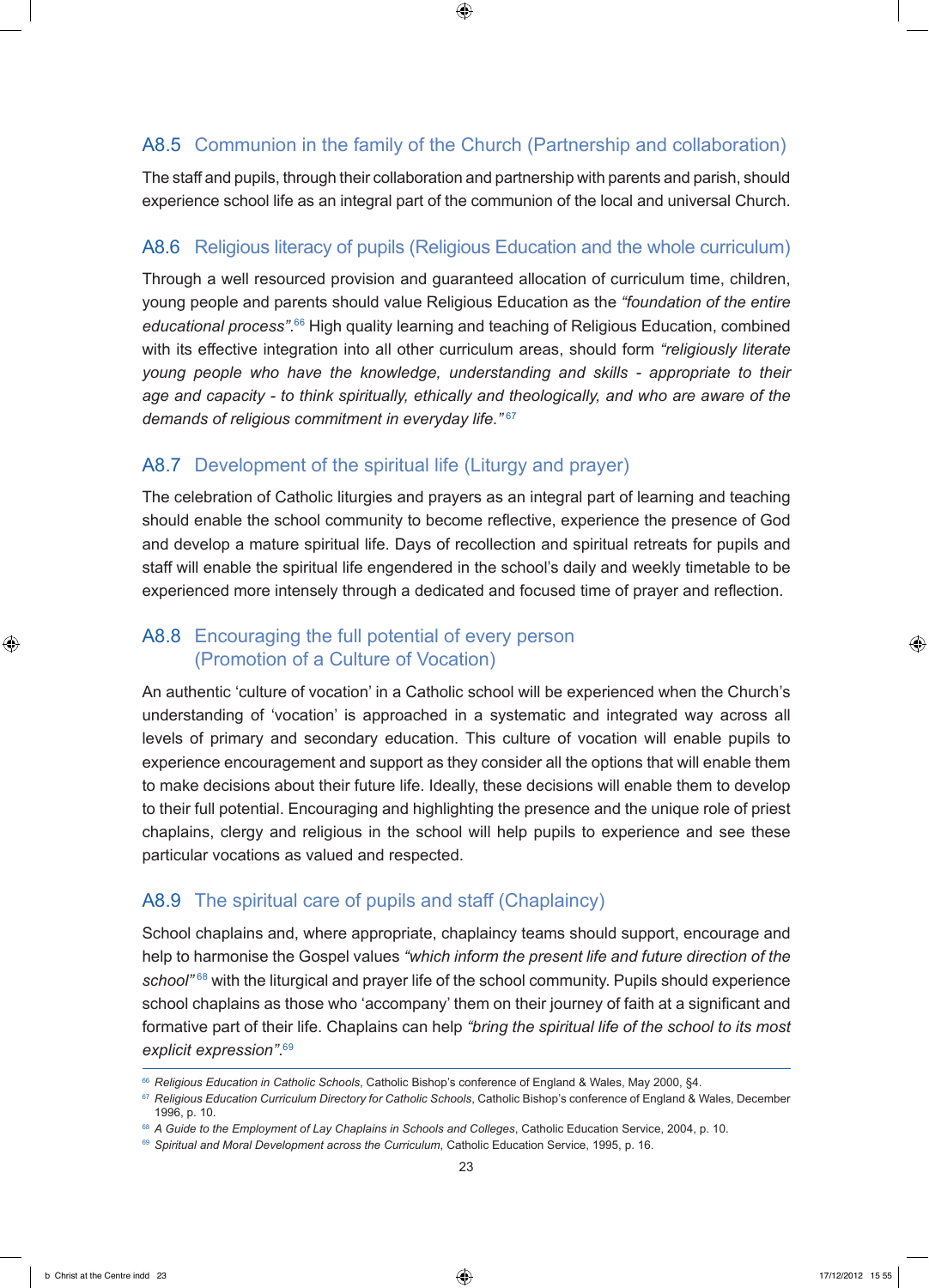# A8.10 The Gospel of life and the dignity of the human person (Pastoral care, support and guidance)

The Gospel of life and the dignity of the human person it promotes should be experienced in the pastoral care, support and guidance given by the school to its pupils and the equal dignity with which those who have special educational needs and disabilities are befriended and treated, etc.

# A8.11 The promotion of justice and peace (Charitable outreach)

Catholic social teaching and action are the living fruits of Gospel values. They emphasise the obligation to promote social justice, peace, love for the poor, solidarity among nations and respect for the integrity of creation. This will be experienced through the active participation of the school community in national and international charitable enterprises as well as local community projects for the poor and the improvement of the environment.

# A8.12 Moral and ethical behaviour (Code of Conduct)

Catholic moral teaching recognises that our personal freedom is necessarily limited by the rights of others and our responsibility for the common good. Based on that moral teaching, the Code of Conduct in a Catholic school should lead to the formation of human relationships and an ethical behaviour which make the experience of genuine freedom possible.

# A8.13 The learning environment (School buildings and physical signs)

Well designed, constructed and maintained school buildings that are accessible to all as far possible, will create a learning environment that reflects the Church's teaching regarding the dignity of the human person and our obligation to care for the human needs of one another. Well-crafted and maintained symbols and Icons of the Catholic faith (e.g. religious pictures, crucifixes, etc.) when displayed in school and throughout its premises will help the school community and visitors to experience and respect the uniqueness and sacredness of this learning environment.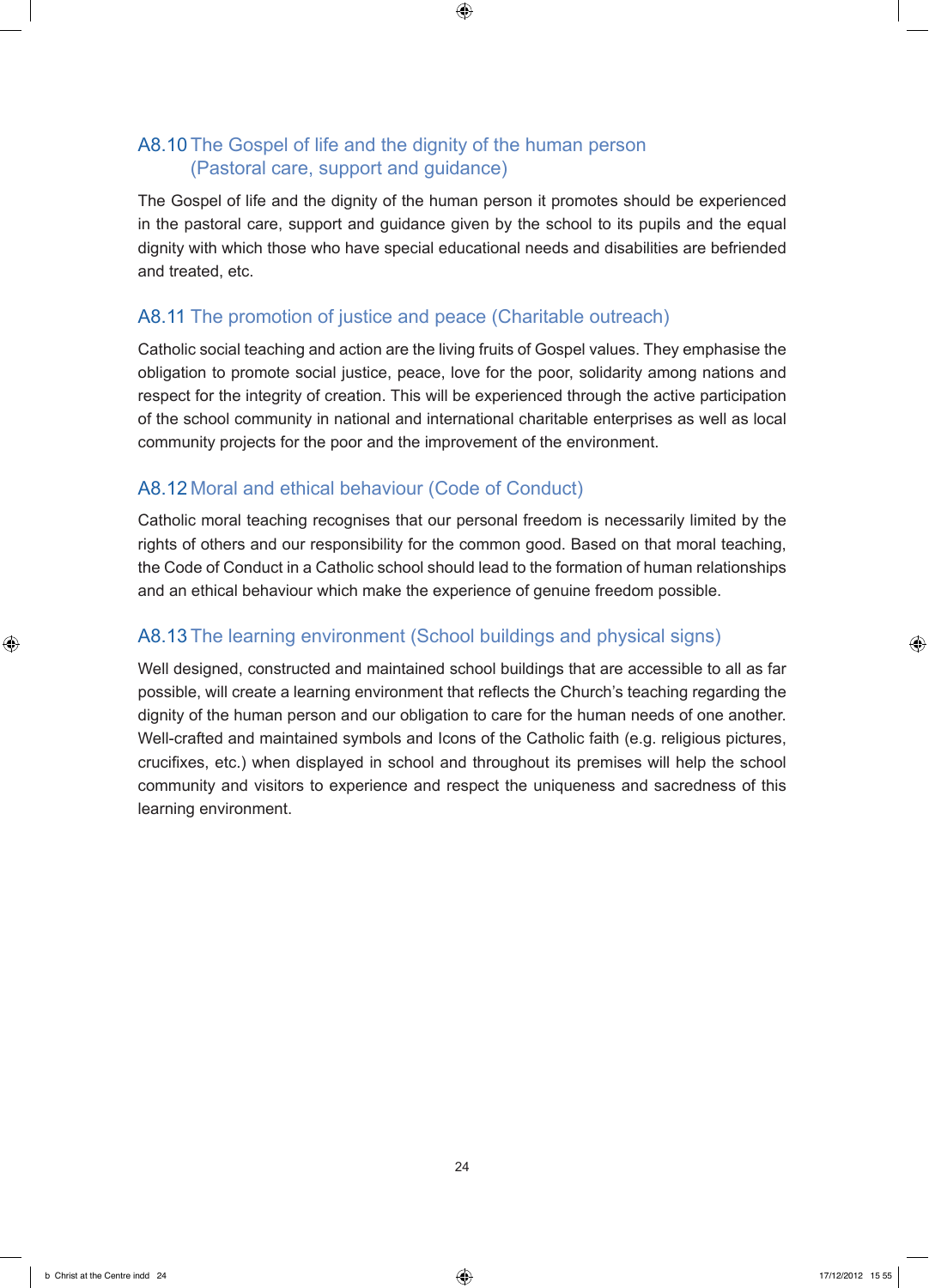# **CONCLUSION**

The 'outward signs' and 'personal experiences' of a Catholic school outlined above will be present more or less effectively and in varying degrees from school to school. Equally the effectiveness of the outward signs will also be affected by the personal faith commitment and the subjective disposition of the individual pupils, staff and community it serves. However, *"…now, as in the past, the Catholic school must be able to speak for itself effectively and convincingly"*. 70

Significant developments and changes have happened in recent years in education as a result of numerous government initiatives and reforms. These continue apace. All maintained schools will need to meet the challenges and opportunities that accompany this 'remodelling'.

This document has tried to outline how the Catholic school is able to *"speak for itself effectively and convincingly"* and to make explicit why the Church, continues to exercise a *"prophetic choice*"<sup>71</sup> through its "*investment of human and material resources*"<sup>72</sup> in Catholic schools.

By seeking and developing ever new ways of placing the person of Christ and the teachings of the Catholic Church at the centre of every aspect of school life, governors, Headteachers, staff, parents and pupils will help to continue to fulfil the primary purposes of the Catholic school whilst at the same time engaging positively with changes and developments in education.

As the 21<sup>st</sup> Century progresses, envisioning what Catholic schools will look like in the future requires openness and imagination. At the same time, for Catholic Schools to play their full and effective part in the educational provision of that future, it is essential that those who are called to lead and govern them, to work in them and entrust the education of their children to them, are clear about their identity and purpose:

- to assist in the Church's universal mission
- to assist parents in the education of their children
- to serve the needs of the local Church
- to be a service to society

In the evangelisation of culture and contributing to the common good, the Church recognises that Catholic schools can play a deliberate and vital role. This is why the Catholic Church in England and Wales continues to provide and invest in Catholic schools.

<sup>70</sup> *The Catholic School on the Threshold of the Third Millennium*, Congregation for Catholic Education, 1997, §3.

<sup>71</sup> Ibid., §21.

<sup>72</sup> Ibid.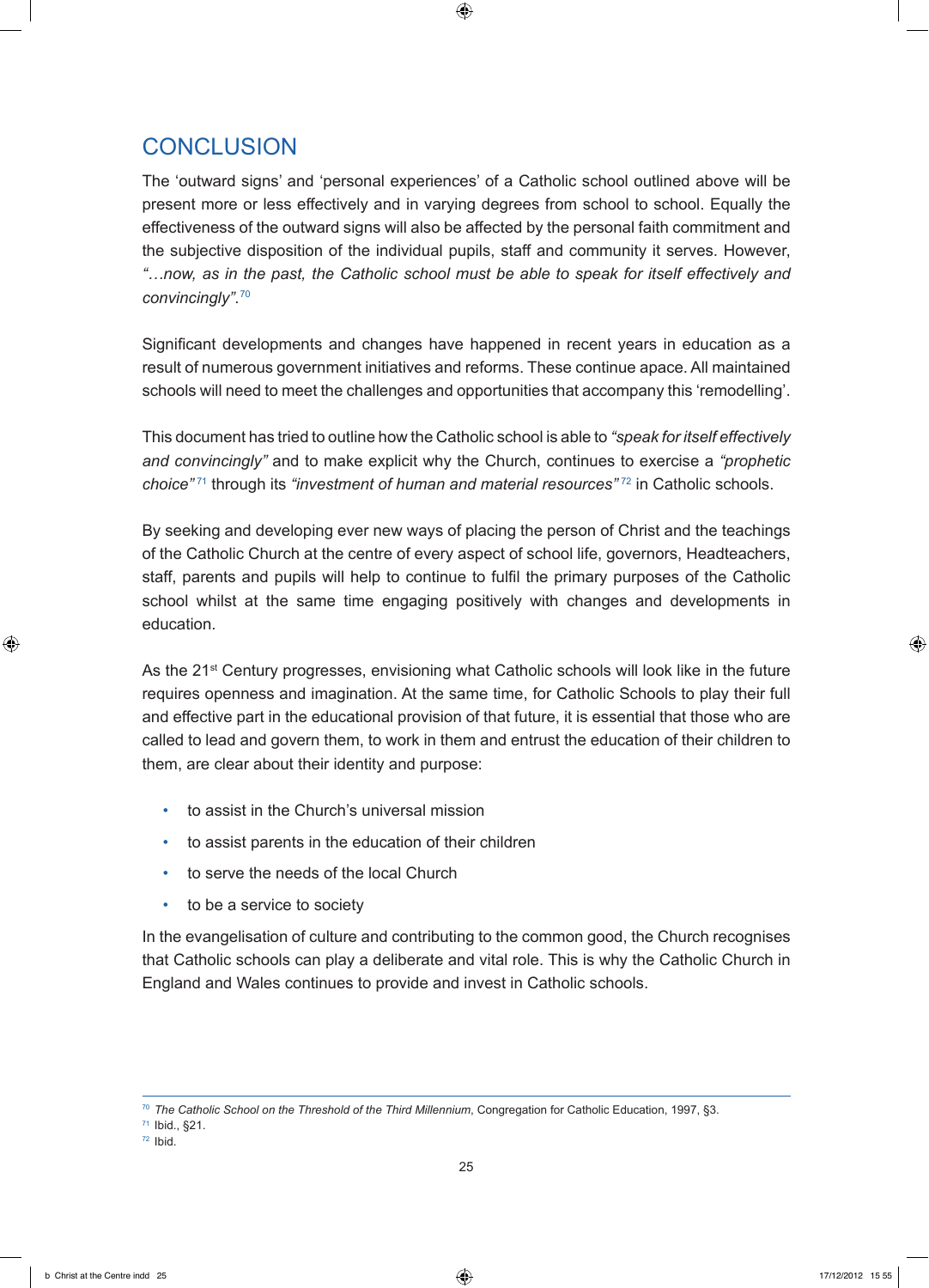# SUPPLEMENT CATHOLIC SCHOOLS AND THE DEFINITION OF A 'PRACTISING CATHOLIC'

#### **Introduction**

The heart and expression of Christian life is action flowing from love; love for the One who shows us the Way to Life; love for the One who teaches us the Truth about Life; and love for the One who gives us Life in its fullness - Jesus Christ. *"If you love me you will keep my*  commandments",<sup>73</sup> Jesus said to his disciples. To follow faithfully the teachings of Jesus Christ and his Church is therefore, by those who would be his disciples, an act of love.

As members of the pilgrim People of God on their journey of faith, the disciples of Jesus Christ often find themselves confronted with values and substantive life choices, promoted by the society in which they live, that are objectively incompatible with the teaching of their Lord and his Church. This can be a real test of a disciple's love in the practice of their faith.

In a society which has largely acquiesced to the *"dictatorship of relativism"*, <sup>74</sup> Catholic Christians are called to adhere to Gospel values and to practise moral choices which often are *"contrary to the world's behaviour"*. 75 This call is particularly pertinent to those Catholics who hold positions of governance, leadership and other key posts in Catholic schools, where the values of the Gospel and the teaching of the Church should be at the heart of the integral formation of the children and young people in their care. As such, the selection of candidates for these posts is crucial.

The Catholic Bishops' Conference of England and Wales requires that certain key posts within Catholic schools are held by 'practising Catholics'.<sup>76</sup> This Supplement defines what a 'practising Catholic' is for the purpose of these appointments.

## Why does the Church insist that being a 'practising Catholic' is a requirement for holding certain key posts in Catholic Schools?

In schools with a religious character, it is already recognised, acknowledged and provided for in statutory legislation<sup>77</sup> that to fulfil the objectives and activities of a school's particular religious ethos, it is necessary for posts within the school to be filled by those who are members of, or practise the religion of the school. Thus for teaching roles preference may be given to a Catholic and in non-teaching roles in England, to a Catholic where applying an occupational requirement to be a Catholic is a proportionate means of achieving a legitimate aim.<sup>78</sup>

<sup>73</sup> Gospel of John 14:15.

<sup>74</sup> Cardinal Joseph Ratzinger (Pope Benedict XVI), Homily, Mass before the Papal Election, 18 April 2005

<sup>75</sup> Cf. Pope John Paul II, Homily, Camagüey, Cuba, 23 January 1998.

<sup>76</sup> See Appendix A, 'Memorandum on Appointment of Teachers to Catholic Schools', Department for Catholic Education and Formation of the Catholic Bishops Conference for England and Wales, 11 July 2003.

<sup>77</sup> See Appendix B, School Standards and Framework Act 1998, Section 60 as amended by Section 37 of the Education and Inspections Act 2006.

<sup>78</sup> Equality Act 2010 Schedule 9.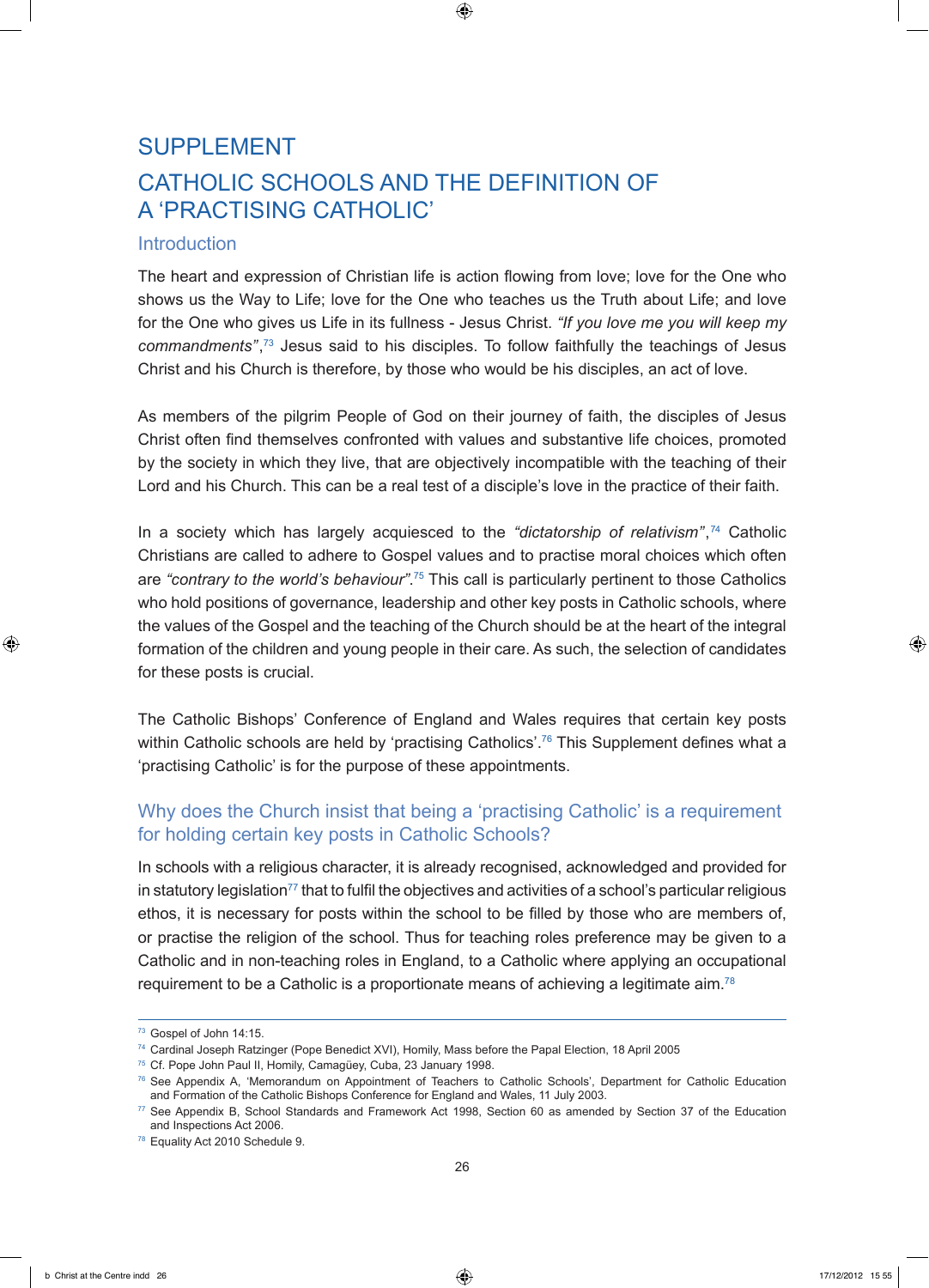Certain key posts require that their holders not only refrain from doing anything *"which is incompatible with the precepts, or with the upholding of the tenets<sup>"79</sup> of the school's religious* ethos but, in the case of Headteachers or Principals, that they are able and fit to *"preserve*  and develop<sup>"80</sup> that ethos and, in the case of certain other designated posts, that they hold *"religious opinions"*, <sup>81</sup> *"attend religious worship"* <sup>82</sup> and *"give, or are willing to give, religious education"* 83 in accordance with the precepts and tenets of the religious faith of the school.

As already stated above, the Catholic Bishops of England and Wales have collectively mandated that in Catholic schools certain key posts carry a requirement that they are held by 'practising Catholics'. These are the posts of Headteacher or Principal, Deputy Headteacher or Vice-Principal, and Head or Co-ordinator of Religious Education. Additionally, there are other key leadership posts which directly affect the Catholic mission of a school. These too may be required to be filled by 'practising Catholics' with the requisite professional skills.

The specific requirement attached to these posts derives not only from the objectives of the school as a Catholic institution in its fiduciary and legal religious character (the context of the employment post) but also because the performance of the activities concerned with holding these posts are strictly necessary for the school to preserve and develop its Catholic religious ethos<sup>84</sup> (the nature of the employment post). Consequently, those who hold these posts are required by the context and nature of their occupation to perform specific objectives and activities which are essentially catechetical and religious. They are thus vocational as well as professional in nature.85

For this reason, the religious objectives and activities of these posts require the post-holder to strive to model in their lives the values of the Gospel and to adhere, in the substantive life choices that they make, to the teaching of the Catholic Church. They can only be performed therefore by Catholics who practise these objective religious qualities with equally essential professional skills.

In identifying these key posts though, it should not be supposed that this thereby lessens the importance of other positions within a Catholic school. The virtues of all members of staff, non-Catholic Christians and those from other religious traditions make a valuable and treasured contribution to the quality of a school's Catholic life and ethos.

<sup>79</sup> See Appendix B, School Standards and Framework Act 1998, Section 60, (5), (b).

<sup>80</sup> Ibid., Section 60, (4).

<sup>81</sup> Ibid., Section 60, (5), (a), (i).

 $82$  Ibid., Section 60, (5),(a), (ii).

<sup>83</sup> Ibid., Section 60, (5), (a), (iii).

<sup>84</sup> Cf. Christ at the Centre, Fr Marcus Stock, Diocesan Schools Commission, Archdiocese of Birmingham 2005, pp. 10-15.

<sup>85</sup> Cf. *Lay Catholics in Schools: Witnesses to Faith*, Sacred Congregation for Catholic Education, 1982, §37.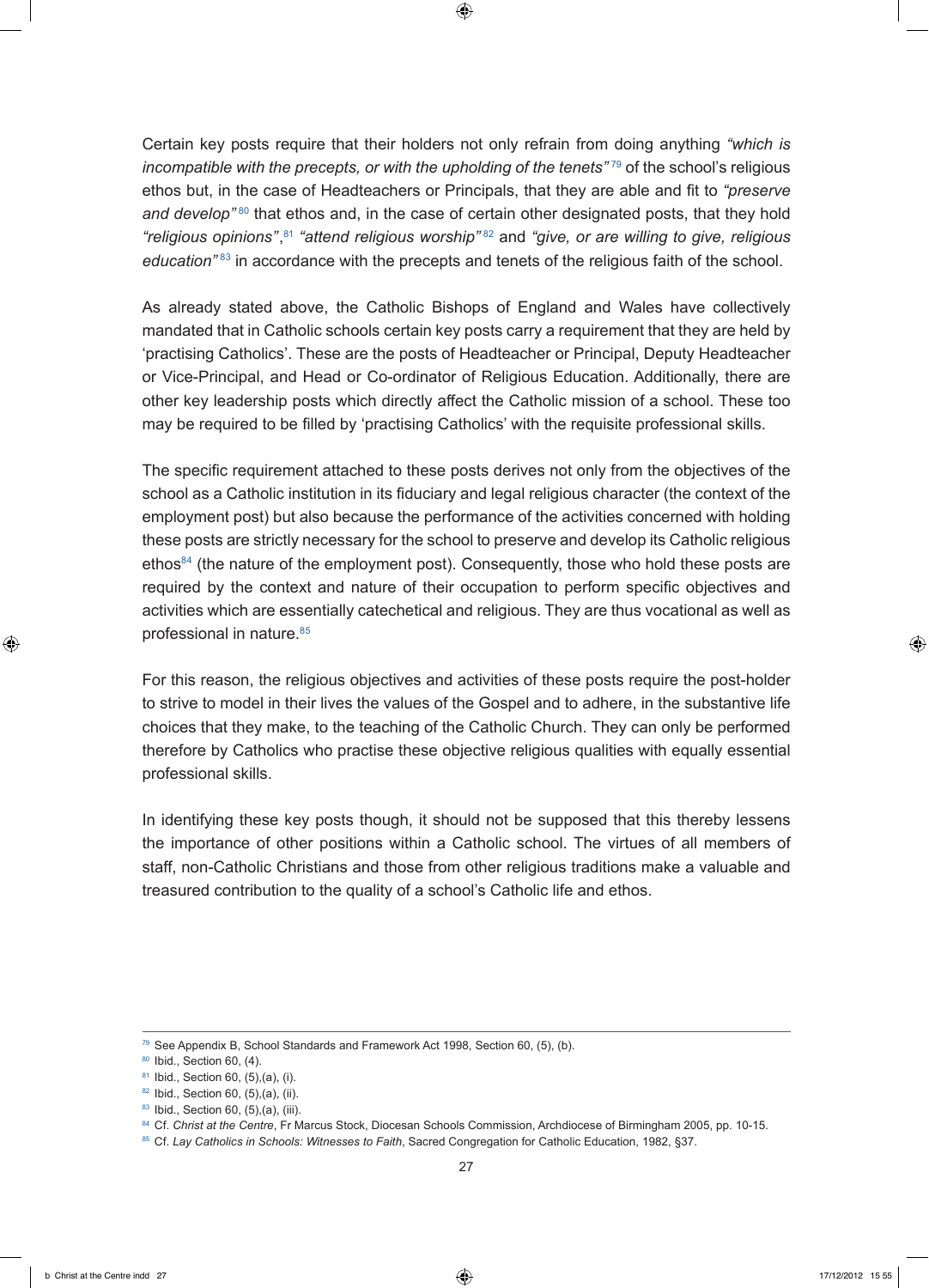#### Is there a clear understanding of what the term 'practising Catholic' refers to when applied to key posts in a Catholic School?

The term 'practising Catholic' is used by a range of people and not only by those who are members of the Church. However, there are often subjective variations in the presuppositions that form the basis of the term's meaning. Even when used by those who are members of the Catholic Church, there can be discovered a wide misconception as to what, objectively, constitutes being a 'practising Catholic'. The term 'practising Catholic' can vary in meaning therefore according to the provenance of its use.

For example, in most Catholic dioceses of England and Wales, the diocesan bishop has determined that where there is a need to prioritise applications for places in the admissions policies of schools which are oversubscribed by Catholic pupils, a person is considered a 'practising Catholic' if they have been baptised (or have been canonically received into full communion with the Catholic Church) and strive to observe the Church's precept of attending Mass on Sundays and holidays of obligation. This is perhaps the most simple and common understanding of the term.

However, as we have seen, the term 'practising Catholic' is also used by the Catholic bishops of England and Wales collectively as a requirement for certain key leadership and teaching posts. In these circumstances, the requirement is that a person applying or appointed to one of these key posts will be a 'practising Catholic' in a way that is much more than the simple and common understanding which is used for a school's admissions policy.

Unlike a child's admission to a Catholic school, the key posts referred to carry requirement that goes beyond simple membership of the Catholic Church alone or even regular attendance at Mass. Their occupation requires them to participate in a very specific religious way in the mission of the local and universal Catholic Church; they have a duty to collaborate with, and be at the service of, the bishop's mission to govern, teach and sanctify the people of God through the work of education. $86$  These religious activities are made provision for in statutory legislation<sup>87</sup> and made explicit in the contracts of employment.<sup>88</sup>

Integral to the effectiveness and professionalism of the activities and objectives of these key posts is the exercise of a distinct vocation in the Church. This demands a fidelity to Christ and the teachings of the Catholic Church which is no less than the commitment required of other vocations and ministries within the Church. Like any vocation to a specific ecclesial ministry, there are two distinct elements; namely, the personal call that the individual discerns within themselves and the confirmation of that call and suitability by the competent ecclesiastical authority within the Church. Therefore, a person's desire to be appointed to a key post in a Catholic school will also be balanced by the Church's assessment of their ability to model an authentic Catholic life of faith.

<sup>86</sup> Cf. The Catholic School, Sacred Congregation for Catholic Education, 1977, §71.

<sup>87</sup> See Appendix B, School Standards and Framework Act 1998, Section 60.

<sup>88</sup> Catholic Education Service Contracts of Employment (Leadership Contracts), Section 4.3 and 4.4.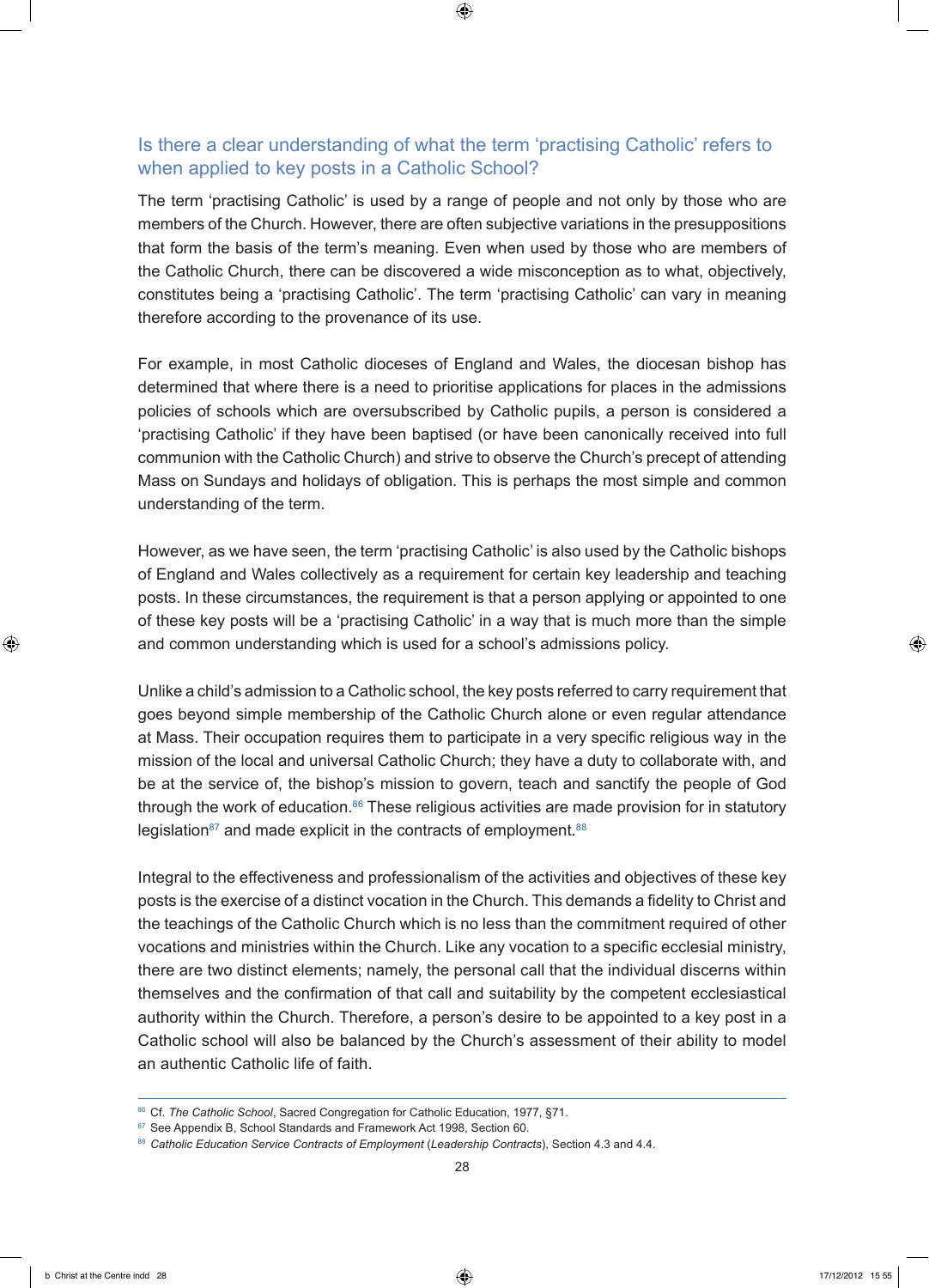As collaborators with the bishop in the ministry of education, the holders of these key posts are expected to model lives of personal holiness and professional integrity $89$  which are worthy of their high calling and the position of religious trust they are given within the mission of the Church. The religious nature of these posts is the reason for the requirement which demands that they are performed by Catholics who have committed themselves to the integration of their professional excellence with a clear sense of vocation and mission within the Church. Above all others then, these posts must be substantively held and maintained by 'practising Catholics'.

## What then is the objective definition of a 'practising Catholic' for appointments to membership of the governing authority of a Catholic school or to key posts within the school?

To objectively define what a 'practising Catholic' is when assessing applicants for membership of the governing authority of a Catholic school or to key posts within the school, it is necessary to understand that there are general obligations as well as essential components that constitute 'practice' of the faith in the teaching of the Catholic Church.

The Church's general obligations for its members require that they strive to live lives of holiness<sup>90</sup> by being faithful to the teaching of the Gospel,<sup>91</sup> by trying to uphold the values<sup>92</sup> proclaimed in the Beatitudes,  $93$  by assisting in the Church's mission to make Christ known to all peoples,  $94$  by upholding privately and publicly the Church's moral<sup>95</sup> and social<sup>96</sup> teaching, by endeavouring to follow an informed conscience<sup>97</sup> and by making every effort to keep the precepts<sup>98</sup> of the Church. This is the 'practice' of the Catholic faith in its widest and all-encompassing sense.

At the heart of these general obligations though, there are essential components for *"full*  communion<sup>"99</sup> with the Catholic Church. These are sacramental initiation (Baptism,<sup>100</sup>) Confirmation and the Eucharist) and the bonds of profession of faith, the sacraments and ecclesiastical governance. The preservation of this full communion is not limited to purely religious activity but is to be an integral part of the whole pattern of behaviour of a member of the Church.<sup>101</sup> It is what essentially constitutes being a committed and 'practising Catholic'.

<sup>89</sup> Cf. Lay Catholics in Schools: Witnesses to Faith, Congregation for Catholic Education, 1982, §32.

<sup>90</sup> *Code of Canon Law*, Can.210.

<sup>91</sup> *Code of Canon Law*, Can.217.

<sup>92</sup> *Christ at the Centre*, Section A5, Diocesan Schools Commission, Archdiocese of Birmingham, 2005, p. 8.

<sup>93</sup> *Catechism of the Catholic Church*, n.1725-1729.

<sup>94</sup> *Catechism of the Catholic Church*, n.871-873; *Code of Canon Law*, Can.211.

<sup>95</sup> *Code of Canon Law*, Can.225 §2 and Can.227.

<sup>96</sup> *Code of Canon Law*, Can.222 §2.

<sup>97</sup> *Catechism of the Catholic Church*, n.1783-1785.

<sup>98</sup> These are: attendance at Mass on Sundays and Holy Days of Obligation; reception of the Sacrament of Reconciliation at least once a year; reception of Holy Communion at least once a year during the Easter season; observing faithfully the prescribed days of fasting and abstinence; providing for the material needs of the Church, each according to their ability. Cf. *Catechism of the Catholic Church*, n.2041-2043.

<sup>99</sup> *Code of Canon Law*, Can.205.

<sup>100</sup> For someone validly baptised in a non-Catholic Church or ecclesial communion, this would require their subsequent Canonical Reception into the Catholic Church. Baptism, Confirmation and Canonical Reception can all be objectively verified through the production of a relevant certificate issued by the ecclesiastical authority where the sacraments or reception were conferred. Although, there is no canonical requirement for a register of First Holy Communion to be produced, parish priests can usually provide a reference of regular attendance at Mass for someone claiming to be a practising Catholic.

<sup>101</sup>*Code of Canon Law*, Can.209 §1.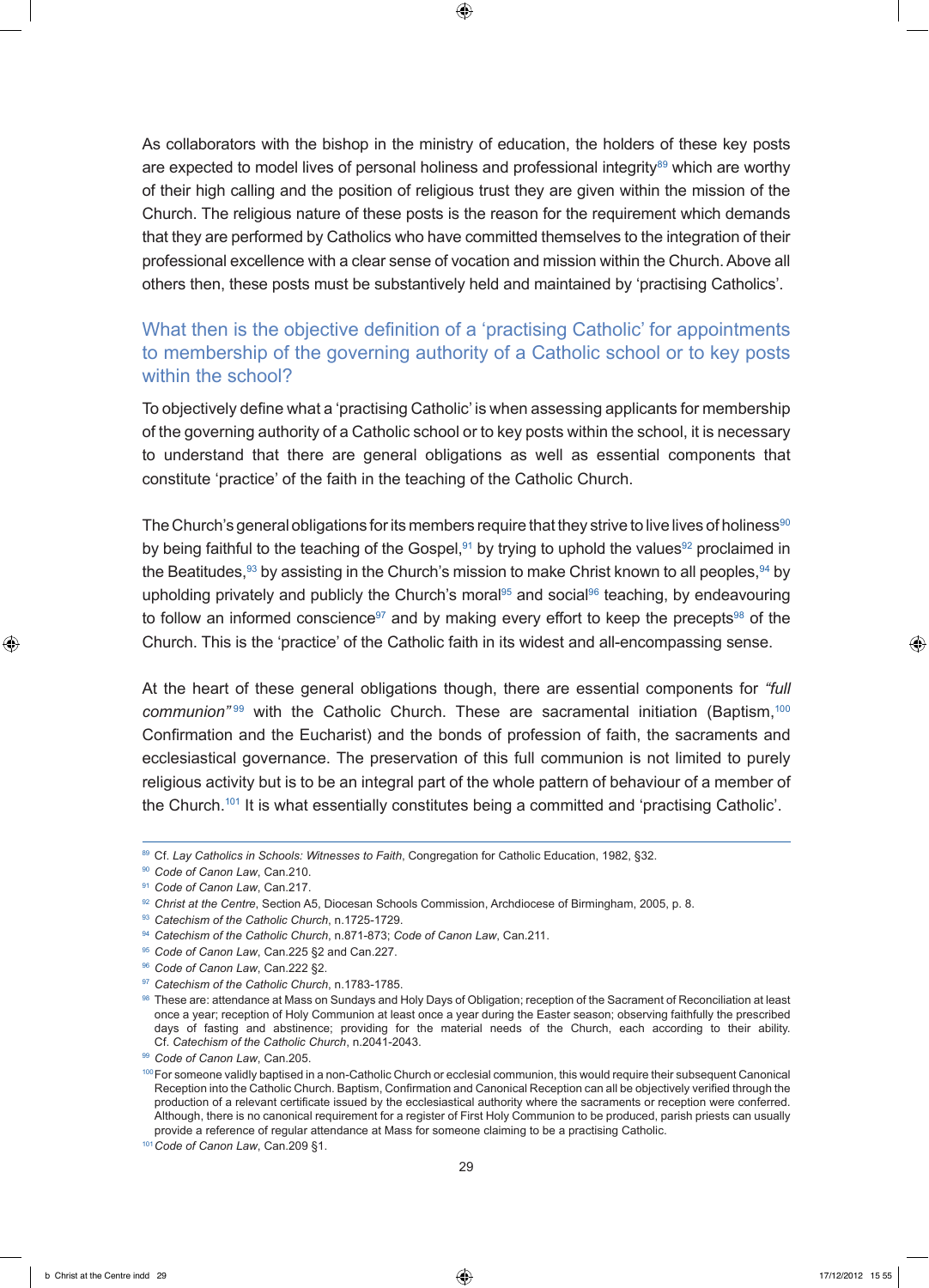Therefore, for appointment as a member of the governing authority of a Catholic school or to key posts within the school, a 'practising Catholic' is to be defined as someone who has been sacramentally initiated into the Catholic Church and who adheres to those substantive life choices which do not impair them from receiving the sacraments of the Church and which will not be in any way detrimental or prejudicial to the religious ethos and character of the school. Inspired by the Gospel and sustained by God's grace, a 'practising Catholic' will give sincere external expression to their interior faith through specific religious, moral and ethical behaviour which is in accordance with the teaching of Christ and the Catholic Church

# Does this mean that a 'practising Catholic' has to be 'perfect'?

The process for appointment as a member of the governing authority of a Catholic school or to key posts within the school is not, nor should it ever be used as, an appraisal of an applicant's spiritual and moral successes or failures. Assessment of a person's suitability cannot be a subjective judgement about their 'goodness' or 'holiness'. In terms of the Church's general obligations, almost all Catholics fail to live their faith fully and do not give an authentic witness to their beliefs in all aspects or at all moments of their lives. A 'practising Catholic' therefore, no matter how strong their faith in Christ or firm in their commitment to the Church and its teaching, will almost certainly not be a 'perfect' Catholic.

Rather, assessment of a person's suitability must be objectively based on the requirement for the office or post to be held by a 'practising Catholic' as defined in the section above. The only evidence to be taken into consideration in that assessment is of the substantive life choices that they are known to have made and adhere to, both in the personal and public forum; and whether or not those choices are compatible with the teaching of the Catholic Church.

The Church clearly lays out the 'way of life' for the faithful in the substantive choices that they make in life:

*"Incorporated into Christ by Baptism, Christians are 'dead to sin and alive to God in Christ Jesus' and so participate in the life of the Risen Lord. Following Christ and united with him, Christians can strive to be 'imitators of God as beloved children, and walk in love' by conforming their thoughts, words and actions to the 'mind… which is yours in Christ Jesus', and by following his example.*

*Healing the wounds of sin, the Holy Spirit renews us interiorly through a spiritual transformation. He enlightens and strengthens us to live as 'children of light' through 'all that is good and right and true.' The way of Christ 'leads to life'; a contrary way 'leads to destruction'.*

*The Gospel parable of the two ways remains ever present in the catechesis of the Church; it shows the importance of moral decisions for our salvation: There are two ways, the one of life, the other of death; but between the two, there is a great difference."* <sup>102</sup>

<sup>102</sup>Cf. *Catechism of the Catholic Church*, n.1694-1696.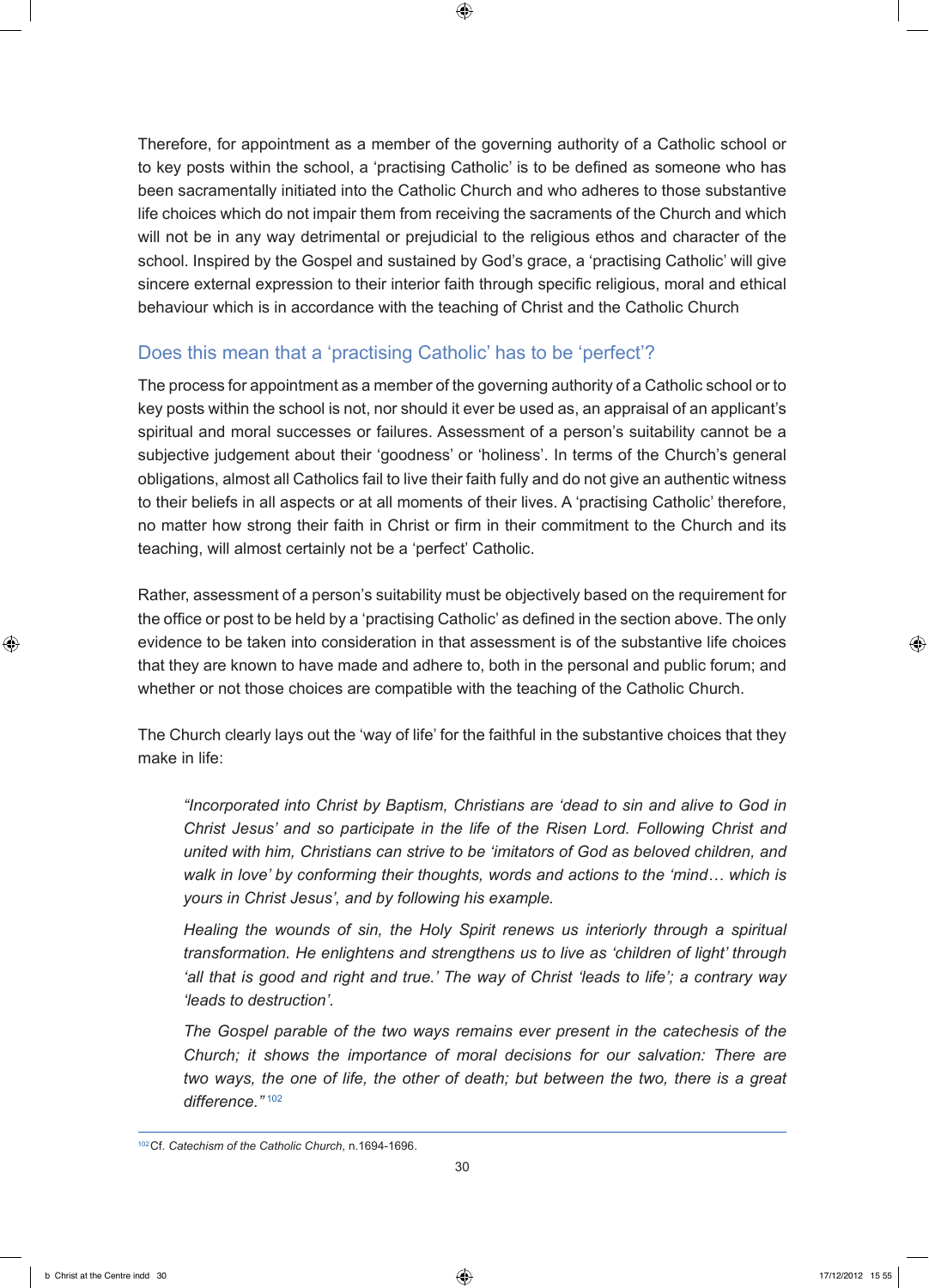Consequently, it is clear that a 'practising Catholic' will be someone who, despite weaknesses and personal sinfulness, decides to make only those substantive life choices which follow the "Way, the Truth and the Life".<sup>103</sup> These choices are often made at great personal cost and sacrifice but are made freely and out of a profound love for God. This way of life is not vague or unknown but is manifest fully and most clearly in the person of Jesus Christ and unfolded in the teachings of His Church.

There are substantive life choices though which are incompatible with the teaching of the Catholic Church and objectively impair<sup>104</sup> our communion with the Church for as long as we adhere to them; they are objectively grave in nature and are objectively incompatible with God's law.105

# What are examples of substantive life choices which are incompatible with the teaching of the Catholic Church?

Clearly, it would be hoped that any individual member of the governing authority or member of staff in a Catholic school would be sensitive to the very important role that they play in the life and mission of the Church and in the life of faith of the children that their school serves. All those who work in a Catholic school therefore, are required to conduct themselves in a way which does not conflict with the "precept" and "tenets"<sup>106</sup> of the Catholic Church and are bound by their contractual obligations *"not to do anything in any way detrimental or prejudicial to the interest"* of the Catholic character of the school.107

There are actions and behaviours which would be considered not only incompatible with the teaching of the Catholic Church specifically but also incompatible with the professional life and career of any employee within any school.<sup>108</sup> Some examples of these would be:

- dishonesty;
- attending work or undertaking duties whilst under the influence of alcohol or unlawful drugs;
- malicious or wilful damage to any property;
- a serious breach of any relevant code of conduct or professional standards;
- violence to any person;
- conduct giving rise to any child protection issue;
- conduct that is likely to bring the school into disrepute, etc.

<sup>103</sup>Cf. Gospel of John 14:6.

<sup>104</sup> Impaired communion within the Church is not to be confused with 'excommunication'. The former results from committing a gravely sinful act or an act that is incompatible with the teaching of the Church but it does not completely separate someone from the life of the Church or from sharing in it in real but limited ways; the latter is the most serious censure or penalty which the Catholic Church imposes on her members and has canonical consequences beyond deprivation of the sacraments and separates them completely from communion with the Church, until the excommunication is lifted.

<sup>105</sup>Cf. *Catechism of the Catholic Church*, n.1849-1860.

<sup>106</sup> See Appendix B, School Standards and Framework Act 1998, Section 60, (5), (b).

<sup>107</sup>*Catholic Education Service Contracts of Employment*, Section 4.3.

<sup>108</sup> Such conduct may well be in breach of an employee's Contract of Employment and/or amount to actions which could be the subject of disciplinary action. Such behaviour may also be in breach of the: *Teachers' Standards for England*, Teaching Agency, DfE, May 2012 or the *Revised Code of Professional Conduct and Practice for Registered Teachers*, General Teaching Council for Wales, 2010.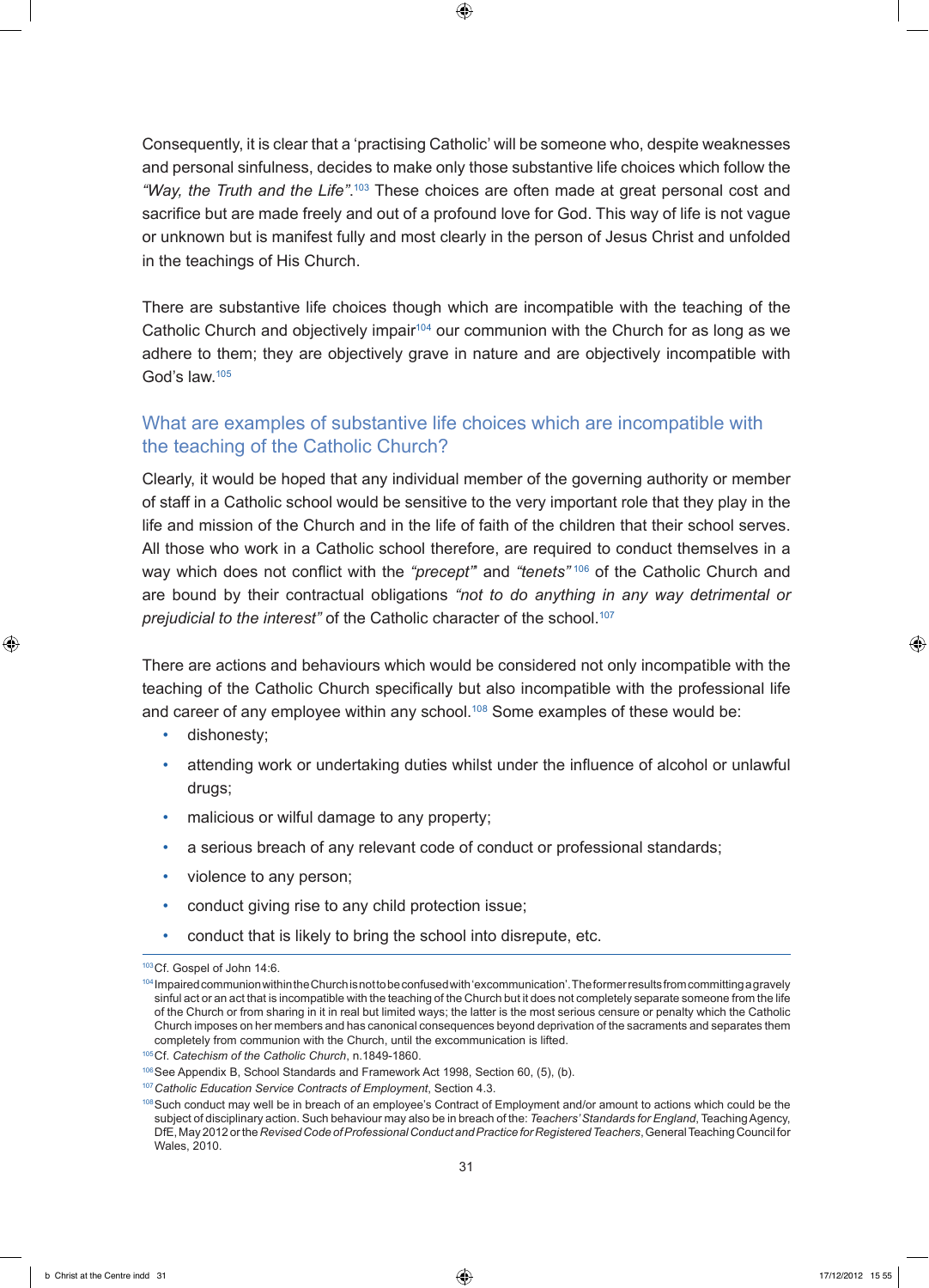There are also substantive life choices which are incompatible with the teaching of the Catholic Church and which may be detrimental or prejudicial to the religious ethos and character of a Catholic school. Some examples of these would be:

- formal apostasy from the Catholic Church; $109$
- maintaining membership of, or giving direct support to, any organisation whose fundamental aims and objects are contrary to Gospel values and the teaching of the Catholic Church;
- maintaining the publication or distribution, or by any other means of social communication or technology, of material content which is contrary to Gospel values and the teaching of the Catholic Church;
- a Catholic contracting a marriage in a non-Catholic church, registry office or any other place without dispensation from canonical form;<sup>110</sup> or contracting a marriage where one or both of the parties have been previously married (and whose former spouse[s] is[are] living) without the former marriage(s) being annulled or declared invalid by the Church;
- maintaining a partnership of intimacy with another person, outside a form of marriage approved by the Church and which would, at least in the public forum, carry the presumption from their public behaviour of this being a non-chaste relationship; and, where such a presumption in the public forum is not repudiated by the parties within the relationship.

# What if a Catholic who has made a substantive life choice which is incompatible with the values of the Gospel and the teaching of the Catholic Church, applies to be a member of the governing authority of a Catholic school or to a key post in a school?

Catholics, whose choices have resulted in them being unable to receive the sacraments but who otherwise may have been a potential applicant for one of these key posts will, on occasion, sincerely present themselves for consideration. In these circumstances, there is sometimes much pressure on clergy and members of the school's governing authority to overlook these particular substantive life choices. This may spring from a genuine charitable and pastoral concern not to offend or hurt the individuals involved, or because it is considered that their professional skills and abilities in respect of governance or leadership are needed in the school and override all other considerations.

In these situations clergy and members of the school's governing authority should work in partnership with, and follow the advice from, the appropriate officers at their Diocesan Schools Commission or Diocesan Education Service.

<sup>109</sup>*Code of Canon Law*, Can.1364.

<sup>110</sup>*Code of Canon Law*, Can.1059.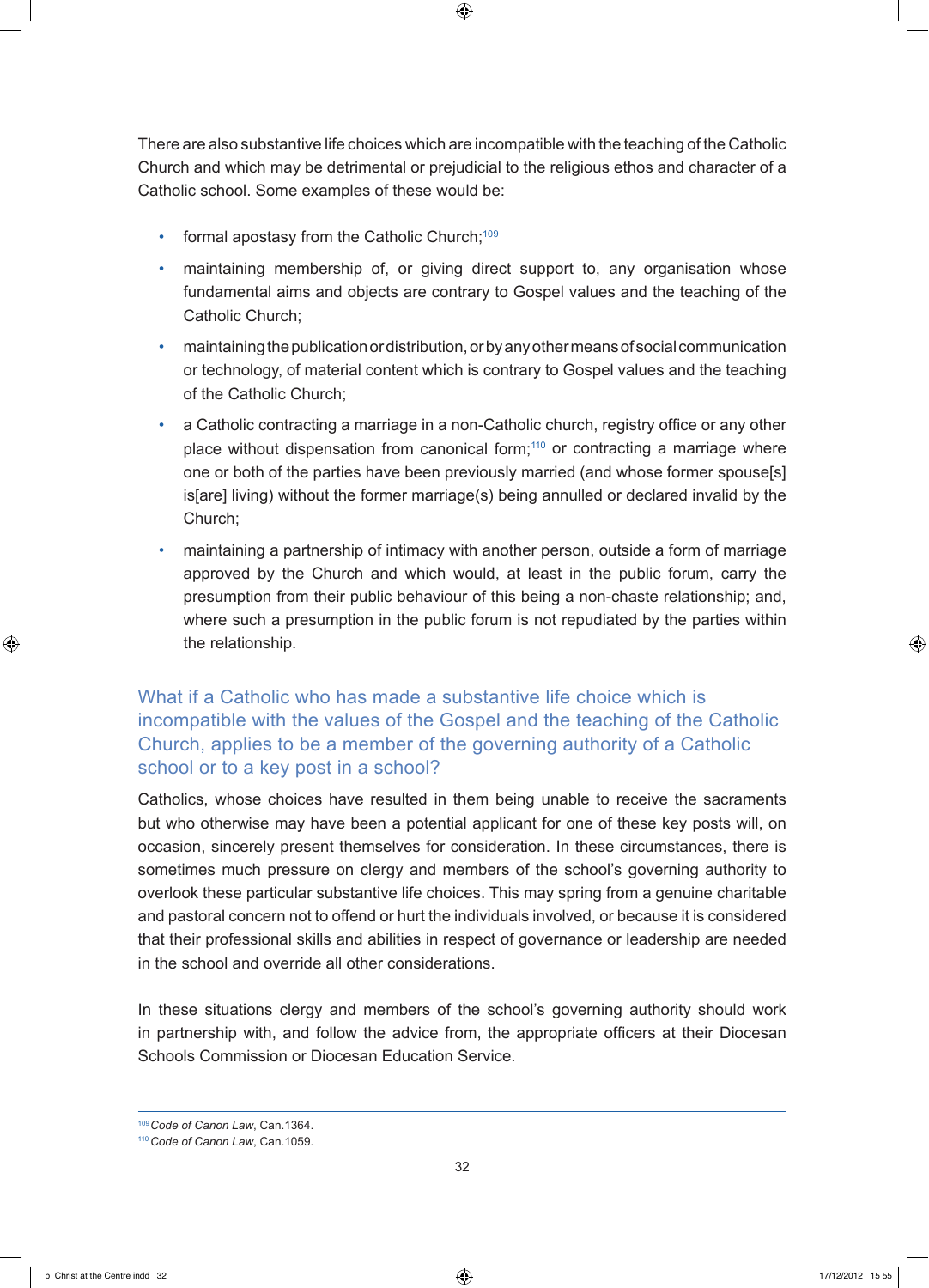With regard to appointing only 'practising Catholics', clergy have a clear leadership role and a particular pastoral duty towards those individuals who are unable to be appointed to those positions, by explaining, with the greatest possible care and sensitivity, the Church's requirements and the reasons for these requirements whilst also encouraging them to maintain their life of prayer and faith within the Church.

What if a Catholic, appointed as a member of the governing authority of a Catholic school or to a key post in a school, subsequently makes a substantive life choice which is incompatible with the values of the Gospel and the teaching of the Catholic Church?

As already stated, even the most committed Catholic frequently fails in the full expression of the practice of their faith through personal weakness and sinfulness on various occasions and at particular moments.

These failures in the practice of the faith are, however, distinct from adhering to and maintaining substantive life choices which are incompatible with the teaching of the Catholic Church and which prevent them from receiving the sacraments. These choices can give scandal potentially both to the Christian and wider community and bring the religious ethos and character of the school into disrepute.

If for any reason a member of the governing authority of a Catholic school seriously contravenes the declaration that they signed as a condition of their appointment, they can be removed from office<sup>111</sup> by the diocesan bishop or his delegate.

Similarly, all those appointed to key posts within a Catholic school are expected to read and sign the relevant Catholic Education Service Contract. These contracts state that they are: *"…expected to be conscientious and loyal to the aims and objectives of the School, having regard at all times to the Catholic character of the School, and not to do anything detrimental or prejudicial to the interest of the same."* <sup>112</sup>

Reflecting this contractual obligation, the Catholic Education Service's 'Model Disciplinary Procedure' defines a principal example of gross misconduct in a Catholic school as: *"Conduct which is incompatible with or prejudicial to the religious character of the school or the precepts, or the tenets, of the Catholic Church."* <sup>113</sup>

Therefore, if someone who has been appointed as a member of the governing authority of a Catholic school or been appointed to key post in a Catholic school subsequently makes a substantive life choice which is incompatible with the teaching of the Catholic Church, then their ability to govern or to lead and model Catholic life and faith with ecclesial integrity may cease to exist. In such circumstances, an investigation by those responsible for preserving

<sup>111</sup> *School Governance* (*Constitution*) (*England*) *Regulations* 2003, 23(1)c.

<sup>112</sup>*Catholic Education Service Contracts of Employment*, Section 4.3.

<sup>113</sup> Catholic Education Service, Model Disciplinary Policy and Procedure (April 2012 for schools and academies in England and September 2012 for schools in Wales).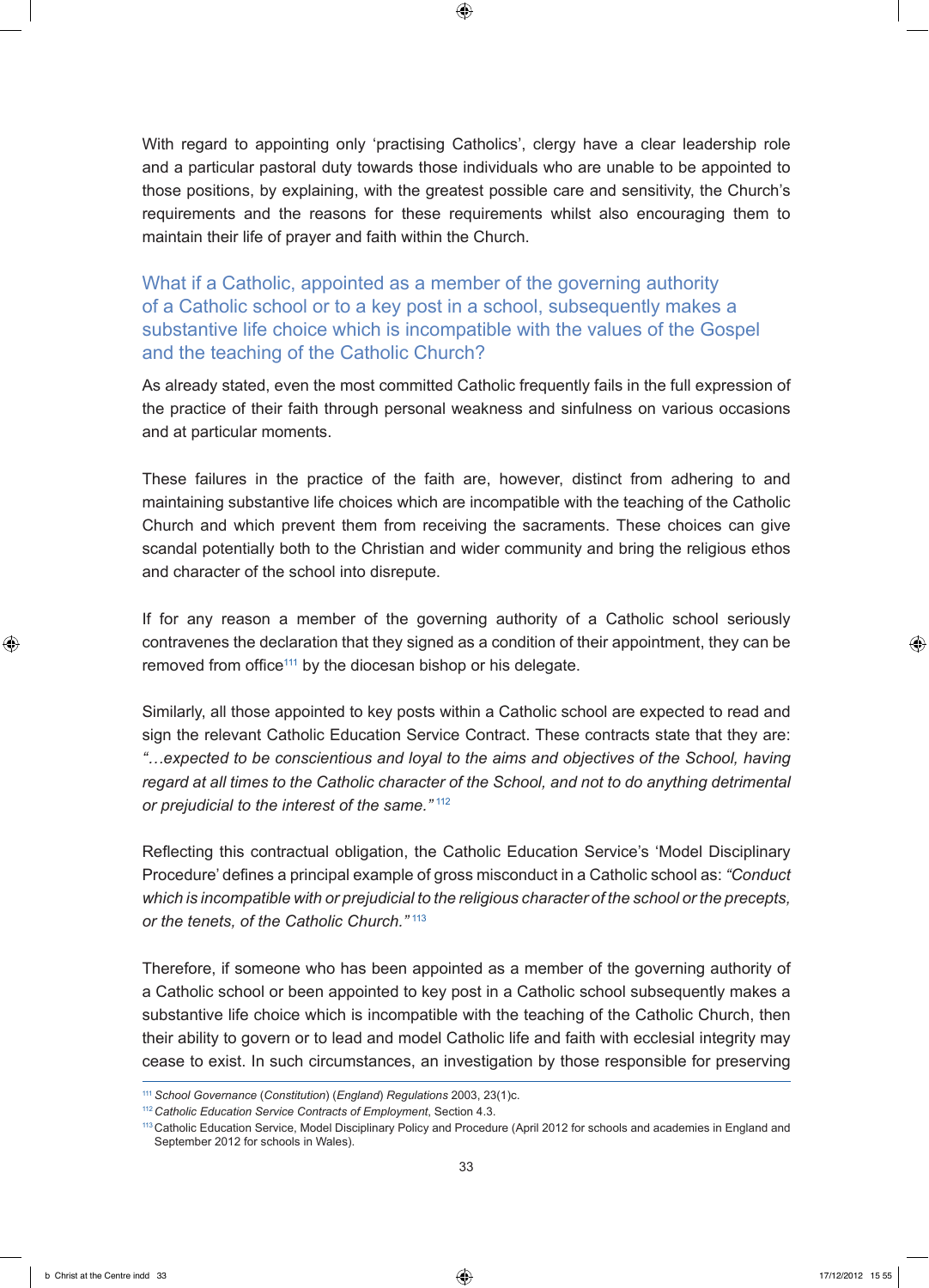the Catholic ethos of the school will need to be undertaken and, in some circumstances, this may necessitate a member of the governing authority of a Catholic school being removed from office or disciplinary action being taken against someone appointed to a key post, in accordance with the school's formally adopted disciplinary policy.

Any action that diocesan authorities or governing bodies may be required to take within the appropriate procedural and legal parameters should though, be measured, sensitive and exercised with charity and compassion. Working with professional associations, every effort should be made to manage, with dignity and respect, the impact of any action that needs to be taken upon the individuals concerned, their families and the Catholic school community.

## Supplement Conclusion

#### *"If you love me you will keep my commandments"* <sup>114</sup>

Acting out of love as disciples of Jesus Christ, Catholic Christians are called to model in the substantive life choices they make, the Way, the Truth and the Life of the One who, out of love, laid down his life for them. This love in action is what the 'practice' of the Catholic faith ultimately means. It cannot be reduced to an outward legal conformity to rules or laws but is a response of love to the God who is Love.

Similarly, no ministry or vocation in the Catholic Church can be reduced to the mechanical performance of a set of duties or skills, no matter how excellently or professionally they might appear to be carried out. Without them being lived authentically, in private and public life, they would be insincere.

Members of the governing authority of a Catholic school or Academy and the holders of certain key posts which carry with them a requirement to be a 'practising Catholic', are responsible in law and required by the Church to be able and fit to *"preserve and develop the religious character of the school"* <sup>115</sup> and *"not to do anything in any way detrimental or prejudicial to the interest of the same"*. 116

Consequently they must, by the very nature and context of their objectives and activities, be substantively held and maintained by 'practising Catholics'. They carry an obligation of office and a requirement which cannot be fulfilled by someone who does not adhere in their substantive life choices to the teachings of the Catholic Church, or by anyone who does not share the Catholic faith.

<sup>114</sup>Gospel of John 14:15.

<sup>115</sup>See Appendix B, School Standards and Framework Act 1998, Section 60, (4); *School Governance* (*Constitution*) (*England*) *Regulations 2007*, 8 (1) (a) and the *School Governance* (*Constitution*) (*England*) *Regulations 2012*, 9 (a) (ii).

<sup>116</sup>*Catholic Education Service Contracts of Employmen*t, Section 4.3.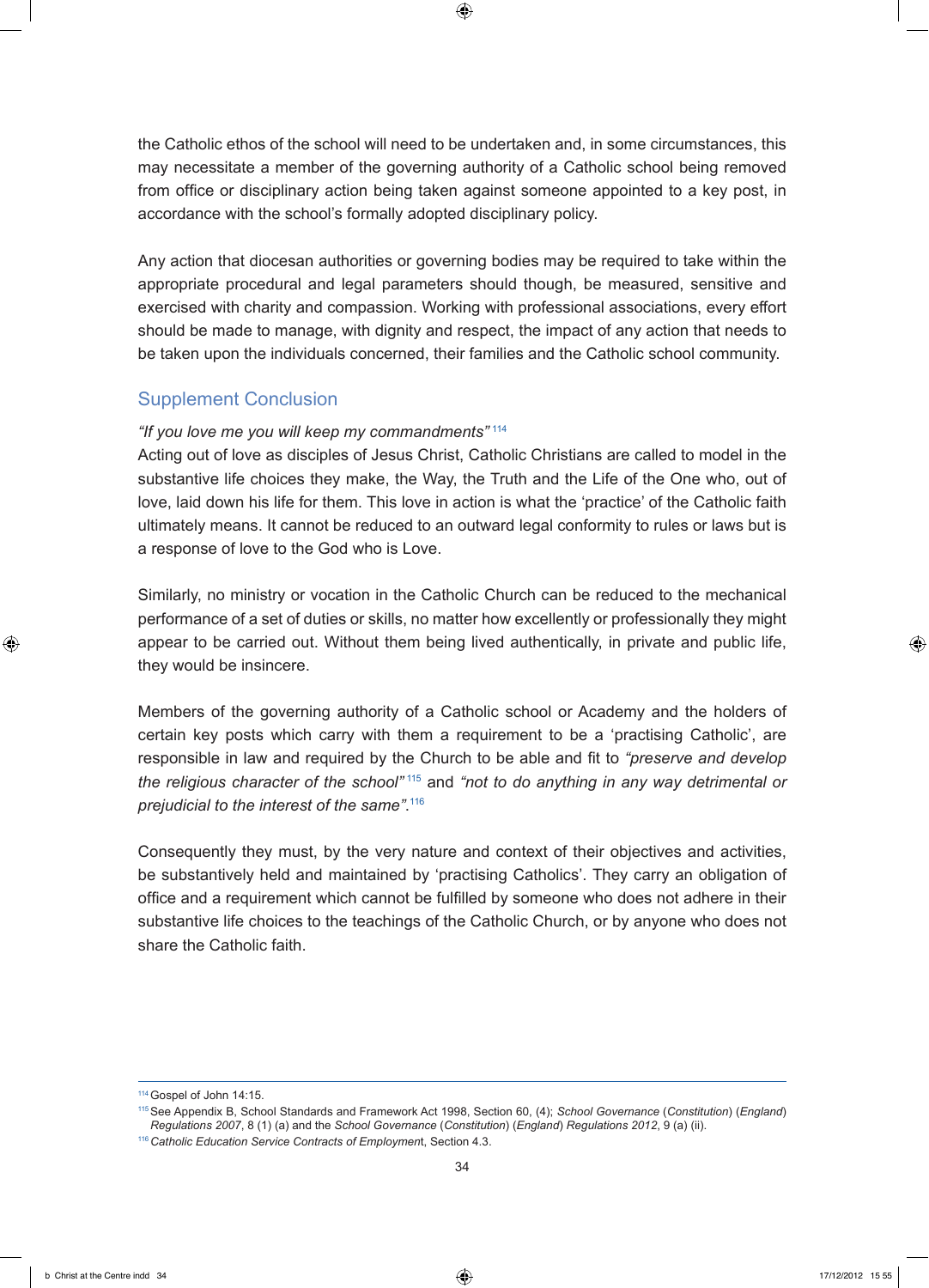# APPENDIX A

#### Requirements of the Catholic Church for appointments to membership of the governing authority of a Catholic school or to key posts within Catholic schools

Suggested form of words for inclusion in the written application forms used by dioceses for the appointment of foundation governors in Catholic Voluntary Aided schools and for members of the relevant governing authority in a Catholic Academy:

*"I am a practising Catholic in full communion with the See of Rome, and I am not the subject of any canonical censure or penalty; my appointment places a duty upon me to ensure that the religious character of the school is preserved and developed*<sup>117</sup> *and that the school is conducted in accordance with the provisions of the Trust Deed*<sup>118</sup> *of the Diocese of……………………; my appointment requires me to comply with the provisions of Canon Law, the teachings of the Catholic Church and such directives made by the Bishop and his Trustees and their agent in respect of the school or other schools situated in the Diocese."*

With regard to the Church's requirements for appointments to key leadership posts, the 'Memorandum on Appointment of Teachers to Catholic Schools', 119 states:

*"The posts of Headteacher, Deputy Headteacher and Head or Co-ordinator of Religious Education are to be filled by baptised and practising Catholics. Other Leadership posts that affect directly the Catholic Mission of the school should, wherever possible, be staffed by skilled practitioners who are committed Catholics. All teachers must respect and support the aims and objectives of a Catholic school."* <sup>120</sup>

The purpose of the 'Memorandum' is:

*"…to help and guide the members of the governing authority to fulfil its responsibilities to preserve and develop the Catholic character of the school in relation to the appointment of teachers. The governing authority of Catholic Voluntary Aided and Independent schools, including Academies, are the employers of the teachers, to whom they should give clear guidelines about the Catholic character of education and life in their school. As an employer the governing authority must issue the appropriate contract of employment and associated documentation as published by the Catholic Education Service."* <sup>121</sup>

<sup>117</sup> In maintained schools the School Governance (Constitution) (England) Regulations 2007, 8 (1) (a) and the *School Governance* (*Constitution*) (*England*) *Regulations 2012*, 9 (a) (ii) apply. In Academies the legal documents establishing the Academy Trust should make these requirements clear.

 $118$  Ibid., 8 (1) (b) and 9 (a) (iii).

<sup>119</sup>Department for Catholic Education and Formation of the Catholic Bishops Conference for England and Wales, September 2012.

<sup>120</sup> Ibid., Section entitled 'Selecting Leaders For Catholic Schools'.

<sup>121</sup>*Department for Catholic Education and Formation of the Catholic Bishops Conference for England and Wales*, Department for Catholic Education and Formation of the Catholic Bishops Conference for England and Wales, September 2012, Section entitled 'Purpose of the Guidance'.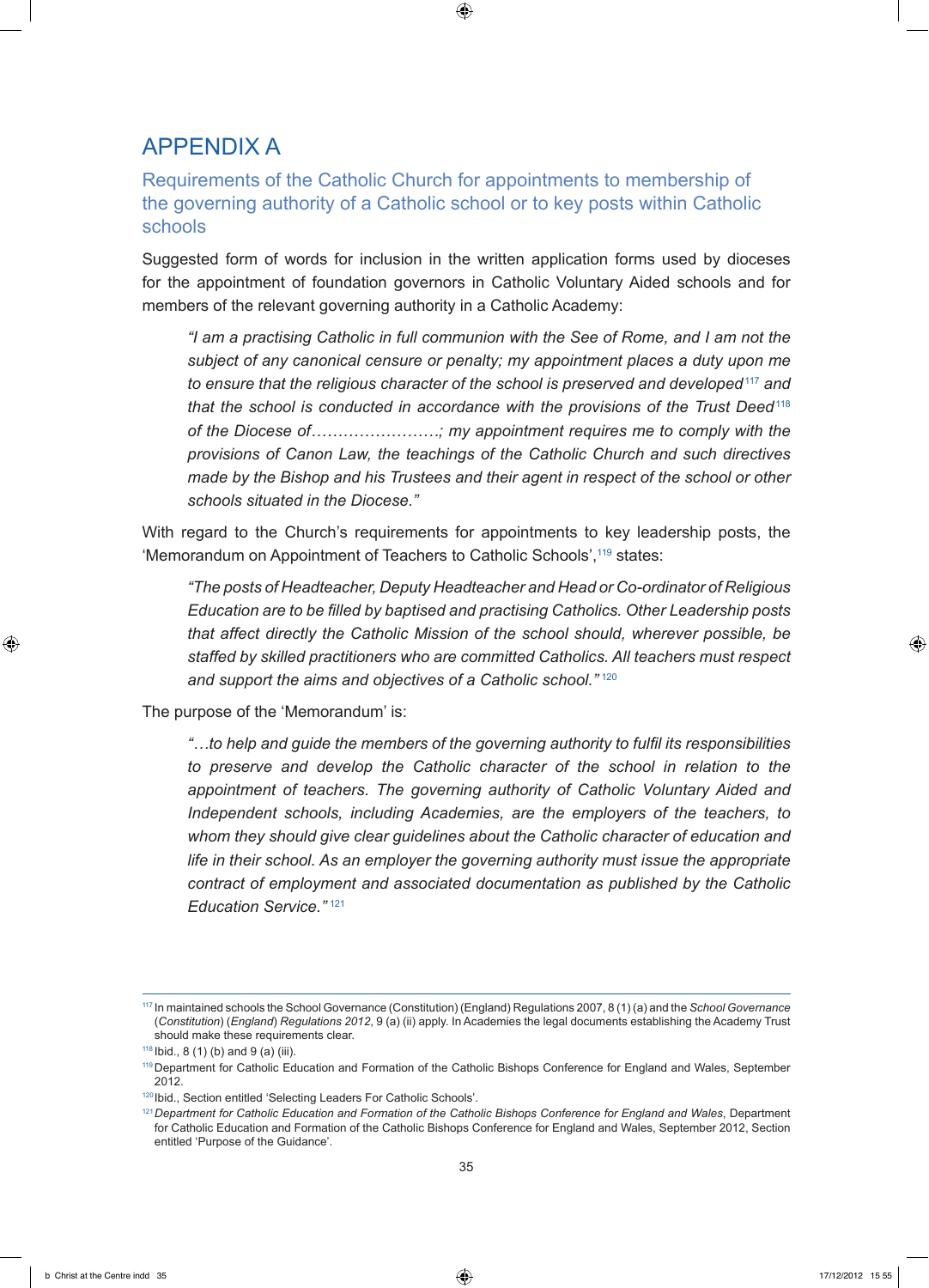The expectations set out in the 'Memorandum' are based on the pertinent Canons in the 'Code of Canon Law of the Catholic Church':

*"The formation and education in the Catholic religion provided in any school, and through various means of social communication is subject to the authority of the Church. It is for the Episcopal Conference to issue general norms concerning this field of activity and for the Diocesan Bishop to regulate and watch over it. The local Ordinary is to be careful that those who are appointed as teachers of religion in schools, even non-Catholic ones, are outstanding in true doctrine, in the witness of their Christian life, and in their teaching ability."* <sup>122</sup>

In addition the 'Memorandum' states that the appropriate contracts of employment and the associated documentation published by the Catholic Education Service must be used by Catholic schools to preserve and uphold their Catholic ethos. The contracts used for specific key posts state:

*"You are required to develop and maintain the Catholic character of the School. You are to have regard to the Catholic character of the School and not to do anything in any way detrimental or prejudicial to the interest of the same."* <sup>123</sup>

<sup>122</sup>*Code of Canon Law*, Can.804

<sup>123</sup>*Catholic Education Service Contracts of Employment,* Section 4.3